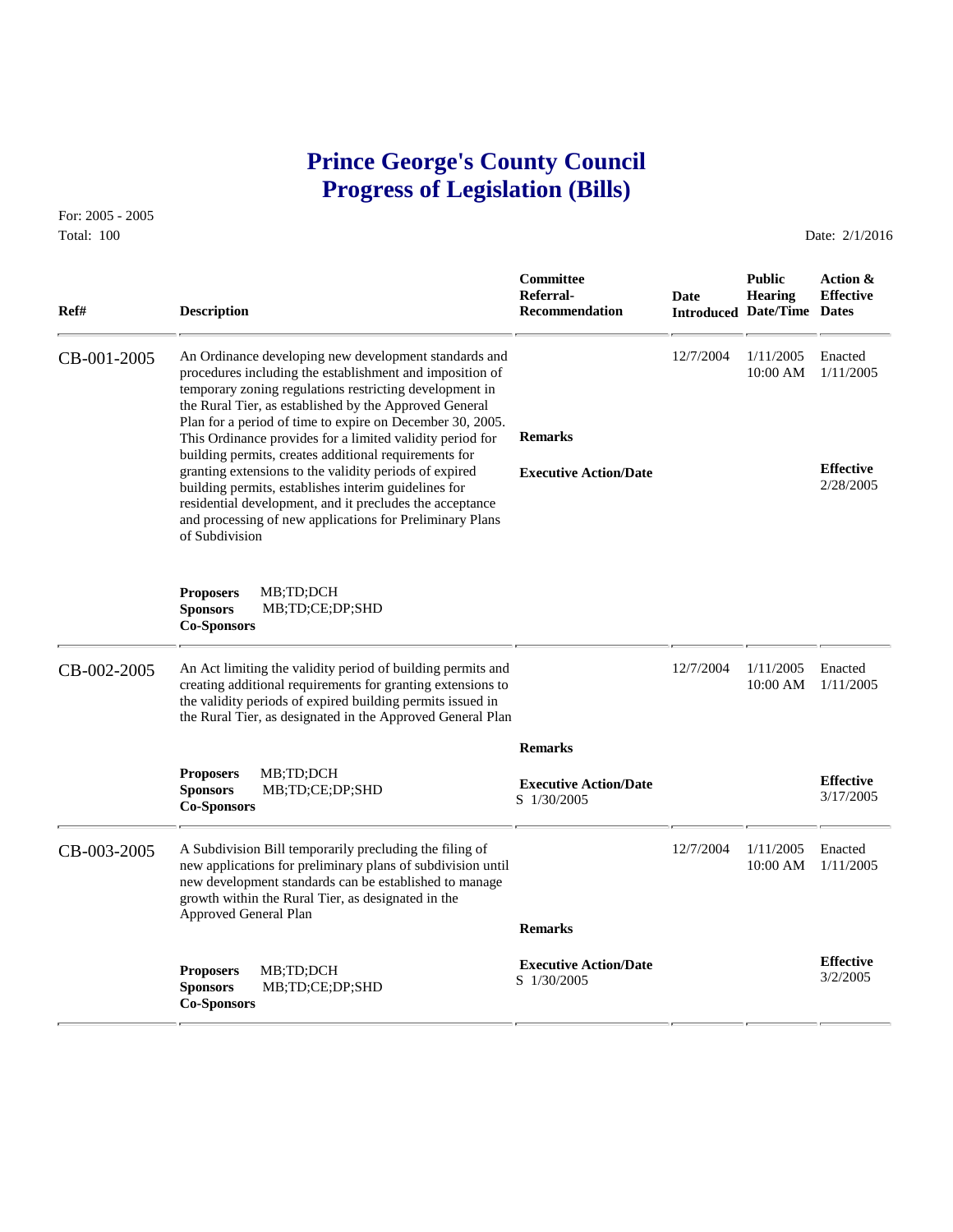| For: 2005-2005<br><b>Total: 100</b> | <b>Prince George's County Council</b><br><b>Progress of Legislation (Bills)</b>                                                                                                                                                                                                                         |                                                               |                           |                                              | Page 2 of 23<br>Date: 2/1/2016               |  |
|-------------------------------------|---------------------------------------------------------------------------------------------------------------------------------------------------------------------------------------------------------------------------------------------------------------------------------------------------------|---------------------------------------------------------------|---------------------------|----------------------------------------------|----------------------------------------------|--|
| Ref#<br>CB-004-2005                 | <b>Description</b><br>An Act concerning Hotel and Motel Tax for the purpose of PSFM 1/11/2005<br>providing an exception to the imposition of the Hotel and HELD 1/26/2005<br>Motel Tax in certain circumstances.                                                                                        | <b>Committee</b><br>Referral-<br><b>Recommendation</b>        | Date<br><b>Introduced</b> | <b>Public</b><br><b>Hearing</b><br>Date/Time | Action &<br><b>Effective</b><br><b>Dates</b> |  |
|                                     | DP<br><b>Proposers</b><br><b>Sponsors</b><br><b>Co-Sponsors</b>                                                                                                                                                                                                                                         | <b>Remarks</b><br><b>Executive Action/Date</b>                |                           |                                              | <b>Effective</b>                             |  |
| CB-005-2005                         | An Act concerning Income Tax Refund Anticipation Loan PSFM 1/18/2005<br>Businesses for the purpose of providing for the licensing<br>of businesses that advance money in anticipation of<br>receiving income tax refunds, providing standards for<br>operation, and providing penalties for violations. | HELD 3/23/2005                                                |                           |                                              | <b>Effective</b>                             |  |
|                                     | TH<br><b>Proposers</b><br><b>Sponsors</b><br><b>Co-Sponsors</b>                                                                                                                                                                                                                                         | <b>Remarks</b><br><b>Executive Action/Date</b>                |                           |                                              |                                              |  |
| CB-006-2005                         | A Subdivision Bill permitting the Planning Board to<br>approve alleys in Comprehensive Design and Mixed Use<br>Zones, the Development District Overlay Zone, and the<br>R-R Zone when developed as a cluster subdivision under<br>certain circumstances                                                 | PZED 1/25/2005<br>HELD 2/16/2005                              | 5/24/2005                 | 7/5/2005<br>10:00 AM                         | Enacted<br>7/12/2005                         |  |
|                                     | <b>DCH</b><br><b>Proposers</b><br>SHD;CE<br><b>Sponsors</b><br><b>Co-Sponsors</b>                                                                                                                                                                                                                       | <b>Remarks</b><br><b>Executive Action/Date</b><br>S 7/29/2005 |                           |                                              | <b>Effective</b><br>7/29/2005                |  |
| CB-007-2005                         | An Act concerning the creation of two hospital capital<br>projects in the Approved FY 05 Capital Budget in a total<br>amount of \$5,000,000 with revenues coming from the<br>State of Maryland.                                                                                                         | HEHS 2/1/2005<br>2/22/2005<br>FAV.                            | 3/8/2005                  | 3/29/2005<br>10:00 AM                        | Enacted<br>3/29/2005                         |  |
|                                     | CO. EXEC.<br><b>Proposers</b><br>SHD;TH;DCH;TK;DP<br><b>Sponsors</b><br><b>Co-Sponsors</b>                                                                                                                                                                                                              | <b>Remarks</b><br><b>Executive Action/Date</b><br>S 4/5/2005  |                           |                                              | <b>Effective</b><br>5/23/2005                |  |
| CB-008-2005                         | An Act concerning Property Tax Refunds for the purpose<br>of amending the Code to increase the time period a<br>qualified disabled veteran is eligible to receive County<br>property tax refunds.                                                                                                       | PSFM 2/1/2005<br>2/23/2005<br>HELD<br>FAV(A)<br>3/9/2005      | 3/29/2005                 | 4/19/2005<br>1:00 PM                         | Enacted<br>4/19/2005                         |  |
|                                     | TK<br><b>Proposers</b><br><b>Sponsors</b><br>TK;DP;DCH;TH;CE;WC;MB;TD;SHD<br><b>Co-Sponsors</b>                                                                                                                                                                                                         | <b>Remarks</b>                                                |                           |                                              | <b>Effective</b><br>7/1/2005                 |  |
|                                     |                                                                                                                                                                                                                                                                                                         | <b>Executive Action/Date</b><br>S 4/25/2005                   |                           |                                              |                                              |  |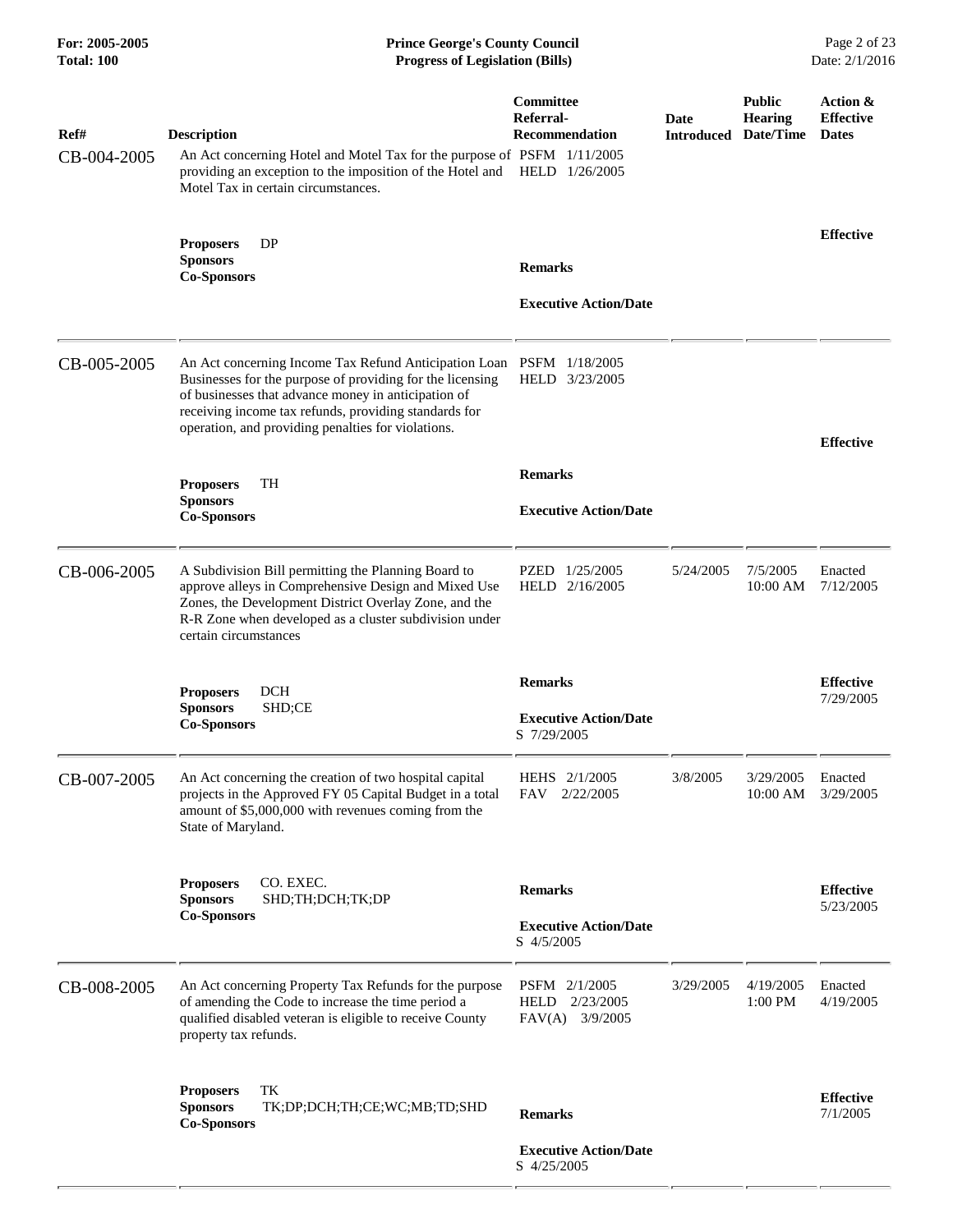| For: 2005-2005<br><b>Total: 100</b> | <b>Prince George's County Council</b><br><b>Progress of Legislation (Bills)</b>                                                                                                                                                                                                                                         |                                                                                                         |                                            |                                  | Page 3 of 23<br>Date: 2/1/2016               |
|-------------------------------------|-------------------------------------------------------------------------------------------------------------------------------------------------------------------------------------------------------------------------------------------------------------------------------------------------------------------------|---------------------------------------------------------------------------------------------------------|--------------------------------------------|----------------------------------|----------------------------------------------|
| Ref#                                | <b>Description</b>                                                                                                                                                                                                                                                                                                      | <b>Committee</b><br>Referral-<br><b>Recommendation</b>                                                  | <b>Date</b><br><b>Introduced Date/Time</b> | <b>Public</b><br>Hearing         | Action &<br><b>Effective</b><br><b>Dates</b> |
| CB-009-2005                         | An Act concerning Assistance Dog Guide License Fees for HEHS 2/1/2005<br>the purpose of providing a reduced license fee for certain<br>dogs that are being trained as assistance guide dogs.                                                                                                                            | 2/22/2005<br><b>HELD</b><br>5/10/2005<br>FAV                                                            | 5/24/2005                                  | 6/21/2005<br>10:00 AM            | Enacted<br>6/21/2005                         |
|                                     | <b>Proposers</b><br>DP<br><b>Sponsors</b><br>DP;WC;CE;SHD;TD<br><b>Co-Sponsors</b>                                                                                                                                                                                                                                      | <b>Remarks</b>                                                                                          |                                            |                                  | <b>Effective</b><br>8/22/2005                |
|                                     |                                                                                                                                                                                                                                                                                                                         | <b>Executive Action/Date</b><br>S 7/5/2005                                                              |                                            |                                  |                                              |
| CB-010-2005                         | An Act concerning vicious animals, amending provisions<br>pertaining to potentially dangerous dogs, providing<br>criminal penalties for violations, and repealing breed<br>specific prohibitions concerning pit bull terriers.                                                                                          | HEHS 3/1/2005<br>3/29/2005<br><b>HELD</b><br>4/26/2005<br><b>HELD</b><br>NR(A) 9/13/2005                | 9/27/2005                                  | 10/25/2005 Failed<br>10:00 AM    | 10/25/2005                                   |
|                                     | TH<br><b>Proposers</b><br><b>Sponsors</b><br><b>TH</b><br><b>Co-Sponsors</b>                                                                                                                                                                                                                                            | <b>Remarks</b>                                                                                          |                                            |                                  | <b>Effective</b>                             |
|                                     |                                                                                                                                                                                                                                                                                                                         | <b>Executive Action/Date</b>                                                                            |                                            |                                  |                                              |
| CB-011-2005                         | An Act concerning the Issuance and Sale of Special<br>Obligation Bonds in an aggregate principal amount not to<br>exceed \$8,200,000 for the financing of the construction of HELD<br>the parking improvements and infrastructure improvements FAV 11/9/2005<br>relating to Northgate College Park Development District | PSFM 3/1/2005<br><b>HELD</b><br>6/8/2005<br>10/19/2005                                                  | 10/25/2005                                 | 11/29/2005 Enacted<br>$10:00$ AM | 11/29/2005                                   |
|                                     | TH<br><b>Proposers</b><br><b>Sponsors</b><br>TH;TD;WC<br><b>Co-Sponsors</b>                                                                                                                                                                                                                                             | <b>Remarks</b><br>Veto sustained by<br>operation of law<br><b>Executive Action/Date</b><br>V 12/20/2005 |                                            |                                  | <b>Effective</b>                             |
| CB-012-2005                         | An Act assigning certain existing classes of work to the<br>bargaining unit represented by Prince George's<br>Correctional Officers' Association, Inc. (Civilian Unit) and<br>amending the Classification Plan                                                                                                          | PSFM 3/8/2005<br>HELD 3/9/2005                                                                          |                                            |                                  |                                              |
|                                     | <b>Proposers</b><br>CO. EXEC.                                                                                                                                                                                                                                                                                           | <b>Remarks</b>                                                                                          |                                            |                                  | <b>Effective</b>                             |
|                                     | <b>Sponsors</b><br><b>Co-Sponsors</b>                                                                                                                                                                                                                                                                                   | <b>Executive Action/Date</b>                                                                            |                                            |                                  |                                              |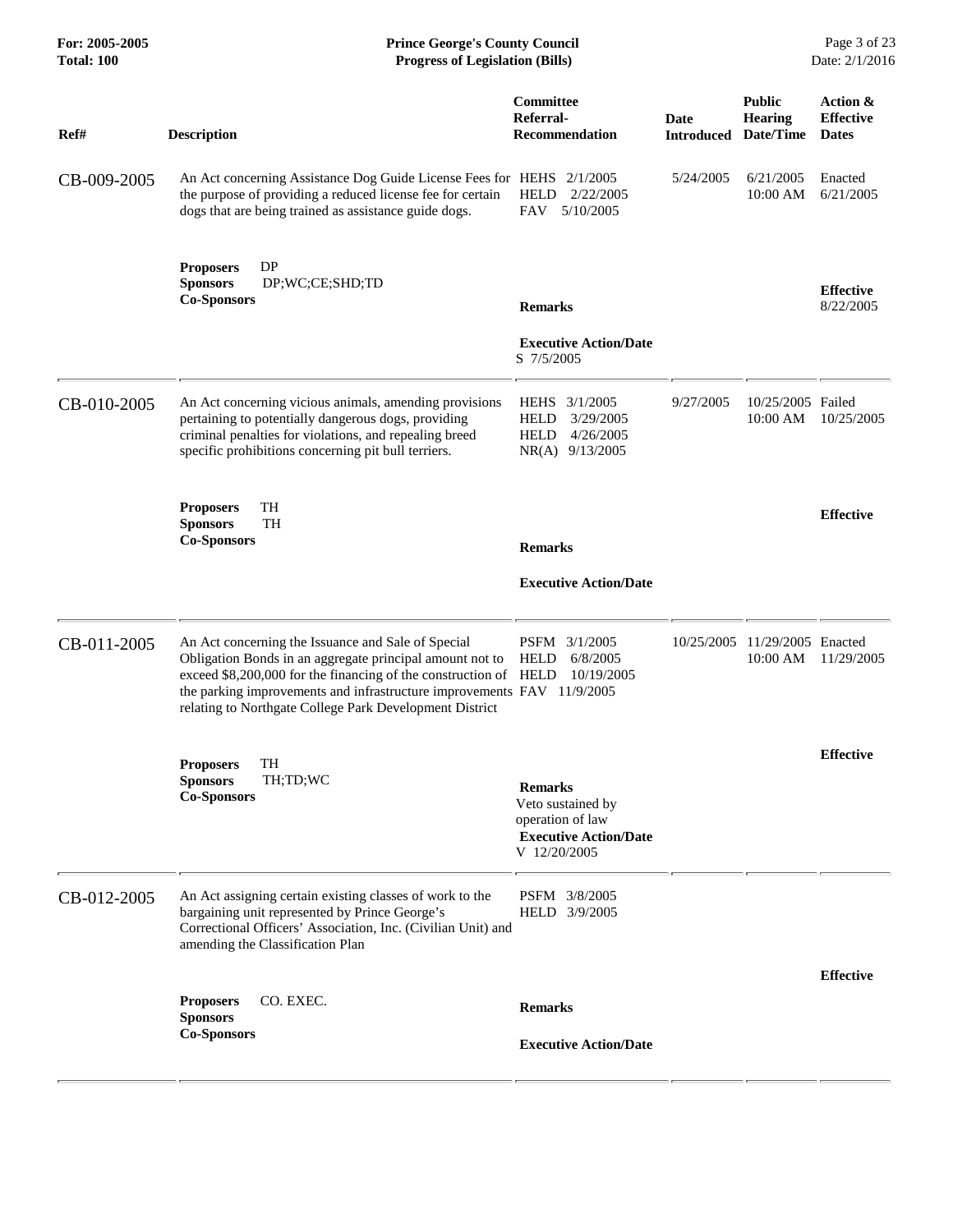| For: 2005-2005<br>Total: 100 | <b>Prince George's County Council</b><br>Date: 2/1/2016<br><b>Progress of Legislation (Bills)</b>                                                                                                                                                                                                                          |                                                               |                                        |                                                                       |                                                                     |
|------------------------------|----------------------------------------------------------------------------------------------------------------------------------------------------------------------------------------------------------------------------------------------------------------------------------------------------------------------------|---------------------------------------------------------------|----------------------------------------|-----------------------------------------------------------------------|---------------------------------------------------------------------|
| Ref#<br>CB-013-2005          | <b>Description</b><br>An Act requiring that lots and streets shown on subdivision PZED 3/8/2005<br>plats be wholly within the County and that streets provide FAV(A) 3/30/2005<br>connecting access to streets solely within the County<br>unless otherwise approved by the District Council and<br>adjacent jurisdiction. | Committee<br>Referral-<br><b>Recommendation</b>               | Date<br><b>Introduced</b><br>4/12/2005 | <b>Public</b><br><b>Hearing</b><br>Date/Time<br>5/24/2005<br>10:00 AM | Action &<br><b>Effective</b><br><b>Dates</b><br>Enacted<br>6/7/2005 |
|                              | <b>Proposers</b><br>TD<br><b>Sponsors</b><br>TD;SHD;TK;DCH;DP;CE<br><b>Co-Sponsors</b>                                                                                                                                                                                                                                     | <b>Remarks</b><br><b>Executive Action/Date</b><br>S 6/23/2005 |                                        |                                                                       | <b>Effective</b><br>7/25/2005                                       |
| CB-014-2005                  | An Act prohibiting building permit issuance for a structure PZED 3/8/2005<br>that overlaps the County line.                                                                                                                                                                                                                | FAV 3/30/2005                                                 | 4/12/2005                              | 5/10/2005<br>10:00 AM                                                 | Enacted<br>5/10/2005                                                |
|                              | <b>Proposers</b><br>TD<br><b>Sponsors</b><br>TD;SHD;DCH;DP;CE;TK;WC<br><b>Co-Sponsors</b>                                                                                                                                                                                                                                  | <b>Remarks</b><br><b>Executive Action/Date</b><br>S 5/17/2005 |                                        |                                                                       | <b>Effective</b><br>7/5/2005                                        |
| CB-015-2005                  | An Ordinance for the purpose of authorizing the Board of<br>Zoning Appeals to hear and decide certain appeals<br>involving variances for properties located in a<br>Development District Overlay Zone.                                                                                                                     | PZED 3/15/2005<br>$FAV(A)$ 4/6/2005                           | 4/19/2005                              | 5/24/2005<br>10:00 AM                                                 | Enacted<br>5/24/2005                                                |
|                              | WC<br><b>Proposers</b><br><b>Sponsors</b><br>WC<br><b>Co-Sponsors</b>                                                                                                                                                                                                                                                      | <b>Remarks</b><br><b>Executive Action/Date</b>                |                                        |                                                                       | <b>Effective</b><br>7/11/2005                                       |
| CB-016-2005                  | Assigned                                                                                                                                                                                                                                                                                                                   |                                                               |                                        |                                                                       |                                                                     |
|                              | N/A<br><b>Proposers</b><br><b>Sponsors</b><br><b>Co-Sponsors</b>                                                                                                                                                                                                                                                           | <b>Remarks</b><br><b>Executive Action/Date</b>                |                                        |                                                                       | <b>Effective</b>                                                    |
| CB-017-2005                  | A Subdivision Bill concerning adequate public facilities<br>for the purpose of amending the adequate public safety<br>facilities test.                                                                                                                                                                                     | PSFM 3/8/2005                                                 | 3/8/2005                               | 4/19/2005<br>$1:00$ PM                                                | PI<br>4/19/2005                                                     |
|                              | DP<br><b>Proposers</b><br>DP;SHD;CE;DCH;WC<br><b>Sponsors</b><br><b>Co-Sponsors</b>                                                                                                                                                                                                                                        | <b>Remarks</b><br><b>Executive Action/Date</b>                |                                        |                                                                       | <b>Effective</b>                                                    |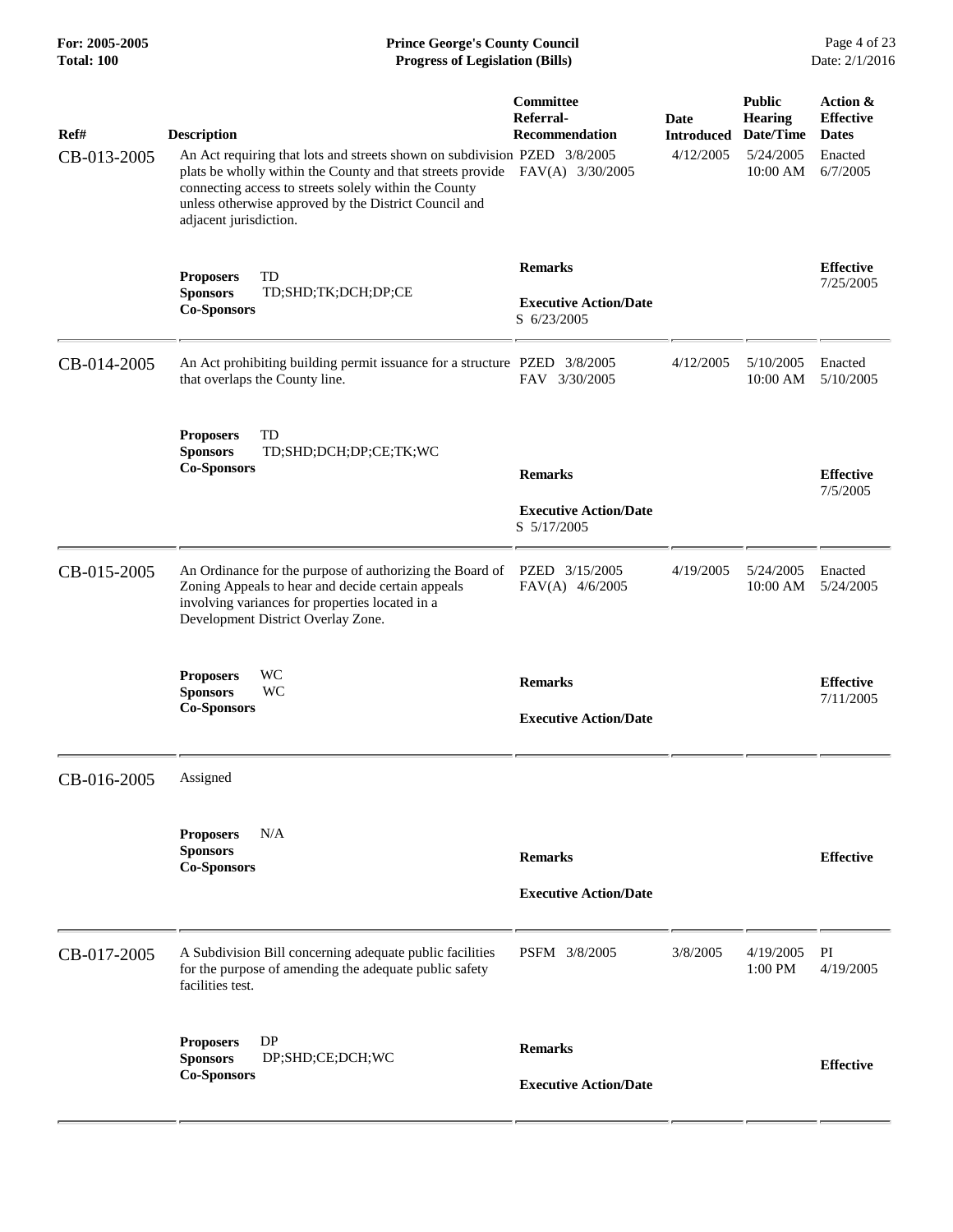| For: 2005-2005<br>Total: 100 | <b>Prince George's County Council</b><br><b>Progress of Legislation (Bills)</b>                                                                                                                                                                           |                                                                     |                                        |                                                                      |                                                                     |
|------------------------------|-----------------------------------------------------------------------------------------------------------------------------------------------------------------------------------------------------------------------------------------------------------|---------------------------------------------------------------------|----------------------------------------|----------------------------------------------------------------------|---------------------------------------------------------------------|
| Ref#<br>CB-018-2005          | <b>Description</b><br>An Ordinance requiring the Planning Board to mail copies PZED 3/29/2005<br>of staff reports to applicants, parties of record,<br>municipalities, and registered civic associations at least<br>two weeks prior to a public hearing. | Committee<br>Referral-<br><b>Recommendation</b><br>FAV(A) 4/20/2005 | Date<br><b>Introduced</b><br>4/26/2005 | <b>Public</b><br><b>Hearing</b><br>Date/Time<br>6/7/2005<br>10:00 AM | Action &<br><b>Effective</b><br><b>Dates</b><br>Enacted<br>6/7/2005 |
|                              | TD<br><b>Proposers</b><br><b>Sponsors</b><br>TD;DP;CE;SHD;WC;MB<br><b>Co-Sponsors</b>                                                                                                                                                                     | <b>Remarks</b><br><b>Executive Action/Date</b>                      |                                        |                                                                      | <b>Effective</b><br>7/25/2005                                       |
| CB-019-2005                  | An Ordinance amending the requirements for department<br>or variety stores, permitting certain commercial uses in the HELD 4/20/2005<br>I-1 Zone, and amending the definition of food or beverage FAV(A) 7/13/2005<br>store.                              | PZED 3/29/2005                                                      | 7/26/2005                              | 10/11/2005 R&R<br>10:00 AM<br>9/13/2005<br>10:00 AM                  | 10/18/2005                                                          |
|                              | TD;TK<br><b>Proposers</b><br><b>Sponsors</b><br>TD;TK;DCH;TH;DP;SHD<br><b>Co-Sponsors</b>                                                                                                                                                                 | <b>Remarks</b><br><b>Executive Action/Date</b>                      |                                        |                                                                      | <b>Effective</b><br>12/5/2005                                       |
| CB-020-2005                  | An Ordinance amending the definition of Waterfront<br>Entertainment/Retail Complex to permit residential uses<br>and providing for instances when a revision to a<br>Conceptual Site Plan for this use is not necessary                                   | PZED 3/29/2005<br>HELD 4/6/2005<br>FAV(A) 5/18/2005                 | 6/7/2005                               | 7/12/2005<br>10:00 AM                                                | Enacted<br>9/27/2005                                                |
|                              | TK<br><b>Proposers</b><br>TK;TH;DP<br><b>Sponsors</b><br><b>Co-Sponsors</b>                                                                                                                                                                               | <b>Remarks</b><br><b>Executive Action/Date</b>                      |                                        |                                                                      | <b>Effective</b><br>11/14/2005                                      |
| CB-021-2005                  | An Act amending certain definitions, amending provisions PSFM 4/5/2005<br>of the Code regulating taxicabs, amending requirements<br>for certificates of registration, increasing rates and<br>otherwise relating to the regulation of taxicabs            | FAV(A) 6/8/2005                                                     | 6/21/2005                              | 7/26/2005<br>10:00 AM                                                |                                                                     |
|                              | CE:DP<br><b>Proposers</b><br>CE;DP<br><b>Sponsors</b><br><b>Co-Sponsors</b>                                                                                                                                                                               | <b>Remarks</b><br><b>Executive Action/Date</b>                      |                                        |                                                                      | <b>Effective</b>                                                    |
| CB-022-2005                  | An Ordinance authorizing an appeal to or review by the<br>District Council of Specific Design Plans not reviewable<br>under Chapter 53, 1997 Laws of Prince George's County,<br>Maryland, by repealing Section 2 of Chapter 53                            | PZED 4/5/2005<br>FAV 4/20/2005                                      | 4/26/2005                              | 6/7/2005<br>10:00 AM                                                 | Enacted<br>6/7/2005                                                 |
|                              | DP<br><b>Proposers</b><br><b>Sponsors</b><br>DP;CE;SHD;TD;MB<br><b>Co-Sponsors</b>                                                                                                                                                                        | <b>Remarks</b><br><b>Executive Action/Date</b>                      |                                        |                                                                      | <b>Effective</b><br>7/25/2005                                       |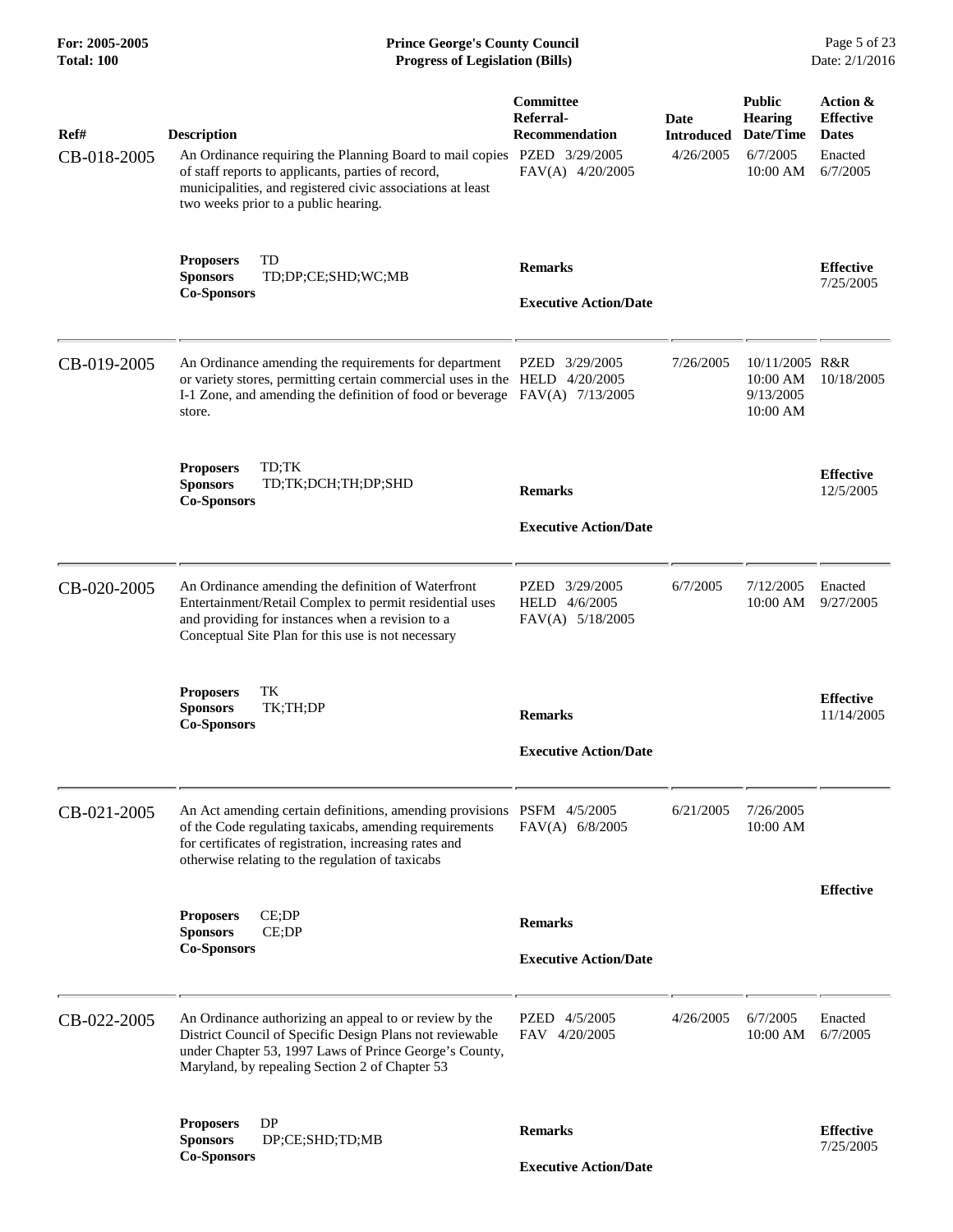| Ref#        | <b>Description</b>                                                                                                                                                                                                                                                                              | Committee<br>Referral-<br><b>Recommendation</b>                            | Date<br><b>Introduced</b> | <b>Public</b><br><b>Hearing</b><br>Date/Time | Action &<br><b>Effective</b><br><b>Dates</b> |
|-------------|-------------------------------------------------------------------------------------------------------------------------------------------------------------------------------------------------------------------------------------------------------------------------------------------------|----------------------------------------------------------------------------|---------------------------|----------------------------------------------|----------------------------------------------|
| CB-023-2005 | An Act amending the small purchases threshold and<br>amending certain definitions and competitive sealed<br>bidding provisions within the Purchasing Subtitle                                                                                                                                   | PSFM 4/12/2005<br>5/4/2005<br><b>HELD</b><br>FAV(A) 9/29/2005              | 10/11/2005                | 11/1/2005<br>10:00 AM                        | Enacted<br>11/1/2005                         |
|             | CO. EXEC.<br><b>Proposers</b><br><b>Sponsors</b><br><b>SHD</b><br><b>Co-Sponsors</b>                                                                                                                                                                                                            | <b>Remarks</b>                                                             |                           |                                              | <b>Effective</b><br>12/23/2005               |
|             |                                                                                                                                                                                                                                                                                                 | <b>Executive Action/Date</b><br>S 11/7/2005                                |                           |                                              |                                              |
| CB-024-2005 | An Act amending the Consumer Protection laws of the<br>County to require disclosure in residential real estate<br>contracts whenever the seller does not hold record title to<br>the subject property, and to provide remedies to purchasers<br>for the failure to provide the required notice. | PSFM 4/19/2005<br>$FAV(A)$ 5/4/2005                                        | 5/17/2005                 | 6/14/2005<br>10:00 AM                        | Enacted<br>6/14/2005                         |
|             | TK<br><b>Proposers</b><br><b>Sponsors</b><br>TK;DP;CE;DCH;MB;SHD;TD<br><b>Co-Sponsors</b>                                                                                                                                                                                                       | <b>Remarks</b><br><b>Executive Action/Date</b><br>S 6/23/2005              |                           |                                              | <b>Effective</b><br>8/8/2005                 |
| CB-025-2005 | An Act concerning declaring a certain parcel of property<br>contained in the County's Inventory of Real Property and<br>Improvements as surplus, and approving the County<br>Executive's plan for disposal of such parcel.                                                                      | PSFM 4/19/2005<br>FAV 4/25/2005                                            | 5/3/2005                  | 6/7/2005<br>10:00 AM                         | Enacted<br>6/7/2005                          |
|             | CO. EXEC.<br><b>Proposers</b><br><b>Sponsors</b><br>MВ                                                                                                                                                                                                                                          | <b>Remarks</b>                                                             |                           |                                              | <b>Effective</b>                             |
|             | <b>Co-Sponsors</b>                                                                                                                                                                                                                                                                              | <b>Executive Action/Date</b><br>S 6/23/2005                                |                           |                                              | 8/8/2005                                     |
| CB-026-2005 | An Act adding two new capital projects to the Approved<br>Fiscal Year 2005 Capital Budget and adding<br>supplementary appropriations in the amount of<br>\$13,040,000 from the General Fund.                                                                                                    | PSFM 4/19/2005<br>FAV(A)<br>4/25/2005                                      | 5/3/2005                  | 6/7/2005<br>10:00 AM                         | Enacted<br>6/7/2005                          |
|             | CO. EXEC.<br><b>Proposers</b><br>DP;CE<br><b>Sponsors</b>                                                                                                                                                                                                                                       | <b>Remarks</b>                                                             |                           |                                              | <b>Effective</b>                             |
|             | <b>Co-Sponsors</b>                                                                                                                                                                                                                                                                              | <b>Executive Action/Date</b><br>S 6/23/2005                                |                           |                                              | 8/8/2005                                     |
| CB-027-2005 | An Act appropriating to the General Fund revenue in<br>excess of budget estimates and uncommitted fund balance<br>to provide funds for costs that were not anticipated in the<br>Approved Fiscal 2004-2005                                                                                      | PSFM 4/19/2005<br>4/25/2005<br><b>FAV</b>                                  | 5/3/2005                  | 6/7/2005<br>10:00 AM                         | Enacted<br>6/7/2005                          |
|             | <b>Proposers</b><br>CO. EXEC.<br>DP;CE<br><b>Sponsors</b><br><b>Co-Sponsors</b>                                                                                                                                                                                                                 | <b>Remarks</b><br>Retroactive to 6/30/2005<br><b>Executive Action/Date</b> |                           |                                              | <b>Effective</b><br>8/8/2005                 |

S 6/23/2005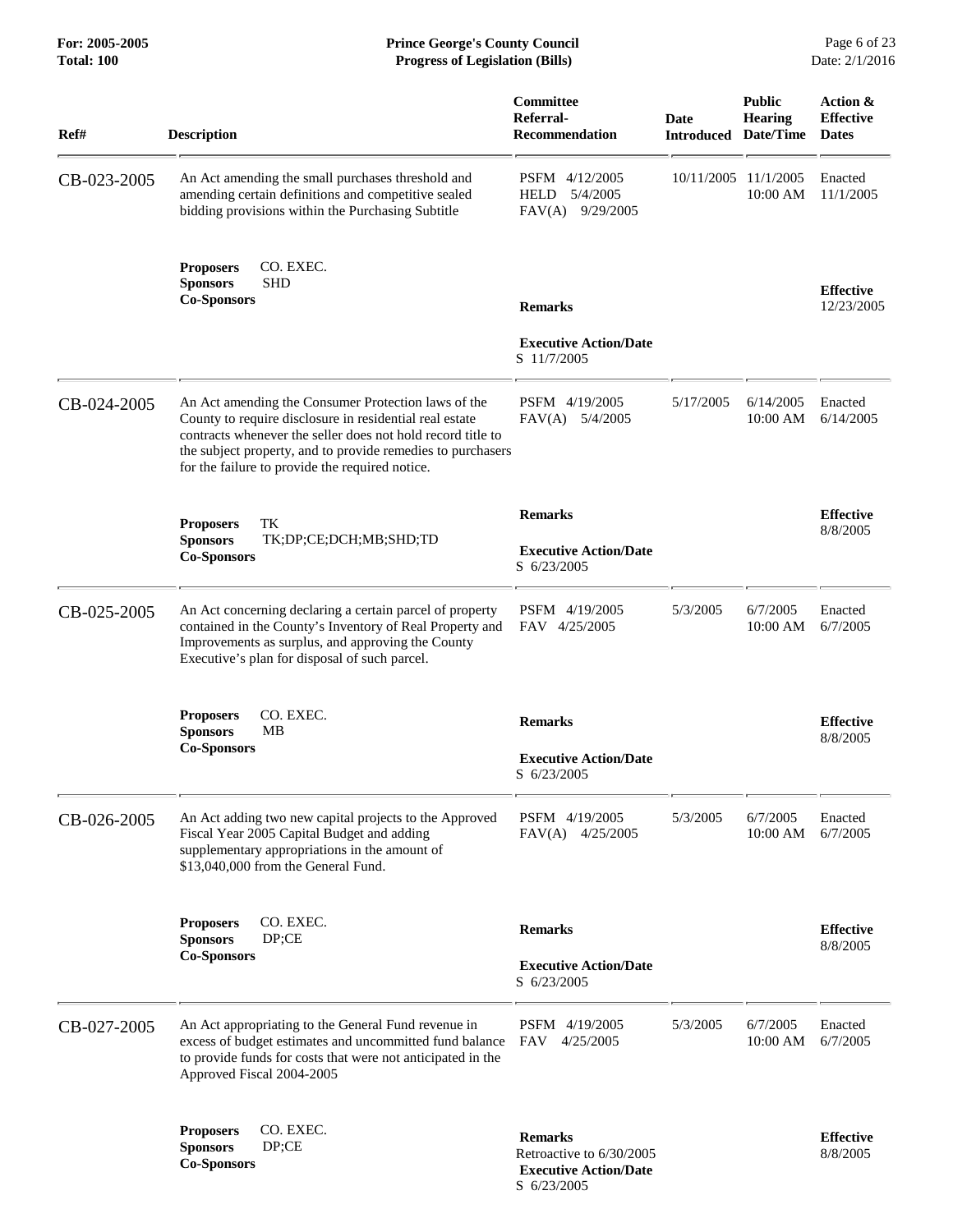| Ref#        | <b>Description</b>                                                                                                                                                                                                                                                                                       | Committee<br>Referral-<br><b>Recommendation</b>     | Date<br><b>Introduced</b> | <b>Public</b><br><b>Hearing</b><br>Date/Time | Action &<br><b>Effective</b><br><b>Dates</b> |
|-------------|----------------------------------------------------------------------------------------------------------------------------------------------------------------------------------------------------------------------------------------------------------------------------------------------------------|-----------------------------------------------------|---------------------------|----------------------------------------------|----------------------------------------------|
| CB-028-2005 | An Ordinance clarifying that rubble fill special exception<br>applicants must prove that their proposed uses are<br>"necessary to serve the projected growth in Prince George's<br>County" by demonstrating that without the proposed uses<br>projected growth in the County will be adversely affected. | PZED 4/26/2005<br>FAV(A) 5/18/2005                  | 6/7/2005                  | 7/12/2005<br>10:00 AM                        | Enacted<br>7/12/2005                         |
|             | <b>SHD</b><br><b>Proposers</b><br><b>Sponsors</b><br>SHD;DP;CE;MB;TD<br><b>Co-Sponsors</b>                                                                                                                                                                                                               | <b>Remarks</b><br><b>Executive Action/Date</b>      |                           |                                              | <b>Effective</b><br>8/29/2005                |
| CB-029-2005 | An Act approving the Prince George's County portion of<br>the Maryland-National Capital Park and Planning<br>Commission budget and making appropriations and<br>levying certain taxes for FY 2006 for the M-NCPPC                                                                                        |                                                     | 5/25/2005                 |                                              | Enacted<br>5/25/2005                         |
|             |                                                                                                                                                                                                                                                                                                          | <b>Remarks</b>                                      |                           |                                              |                                              |
|             | <b>SHD</b><br><b>Proposers</b><br>SHD;DCH;DP;TH;CE;TD;TK;WC<br><b>Sponsors</b><br><b>Co-Sponsors</b>                                                                                                                                                                                                     | <b>Executive Action/Date</b><br>S 5/30/2005         |                           |                                              | <b>Effective</b><br>7/1/2005                 |
| CB-030-2005 | An Act concerning FY2005-2006 Current Expense and<br><b>Capital Budgets</b>                                                                                                                                                                                                                              |                                                     | 5/25/2005                 |                                              | Enacted<br>5/25/2005                         |
|             | <b>SHD</b><br><b>Proposers</b><br><b>Sponsors</b><br>SHD;DCH;DP;CE;TD;WC;TK<br><b>Co-Sponsors</b>                                                                                                                                                                                                        | <b>Remarks</b><br><b>Executive Action/Date</b>      |                           |                                              | <b>Effective</b>                             |
|             |                                                                                                                                                                                                                                                                                                          | S 5/31/2005                                         |                           |                                              | 7/1/2005                                     |
| CB-031-2005 | An Ordinance exempting certain land conveyed in fee<br>simple by the University of Maryland from being<br>immediately placed in the Reserved Open Space (R-O-S)<br>Zone                                                                                                                                  | PZED 5/10/2005<br>HELD 6/2/2005<br>FAV(A) 6/15/2005 | 6/21/2005                 | 7/26/2005<br>10:00 AM                        | Enacted<br>7/26/2005                         |
|             | TH<br><b>Proposers</b><br><b>TH</b><br><b>Sponsors</b><br><b>Co-Sponsors</b>                                                                                                                                                                                                                             | <b>Remarks</b>                                      |                           |                                              | <b>Effective</b><br>9/12/2005                |
|             |                                                                                                                                                                                                                                                                                                          | <b>Executive Action/Date</b>                        |                           |                                              |                                              |
|             |                                                                                                                                                                                                                                                                                                          |                                                     |                           |                                              |                                              |
| CB-032-2005 | A Subdivision Bill amending Subtitle 24 to permit certain<br>intra-family transfers of property without filing a<br>subdivision plat.                                                                                                                                                                    | PZED 5/10/2005<br>FAV(A) 6/2/2005                   | 6/14/2005                 | 7/26/2005<br>$10:00$ AM                      | Enacted<br>7/26/2005                         |
|             | DP<br><b>Proposers</b><br><b>Sponsors</b><br>DP;TD<br><b>Co-Sponsors</b>                                                                                                                                                                                                                                 | <b>Remarks</b>                                      |                           |                                              | <b>Effective</b><br>9/6/2005                 |
|             |                                                                                                                                                                                                                                                                                                          | <b>Executive Action/Date</b><br>S 8/3/2005          |                           |                                              |                                              |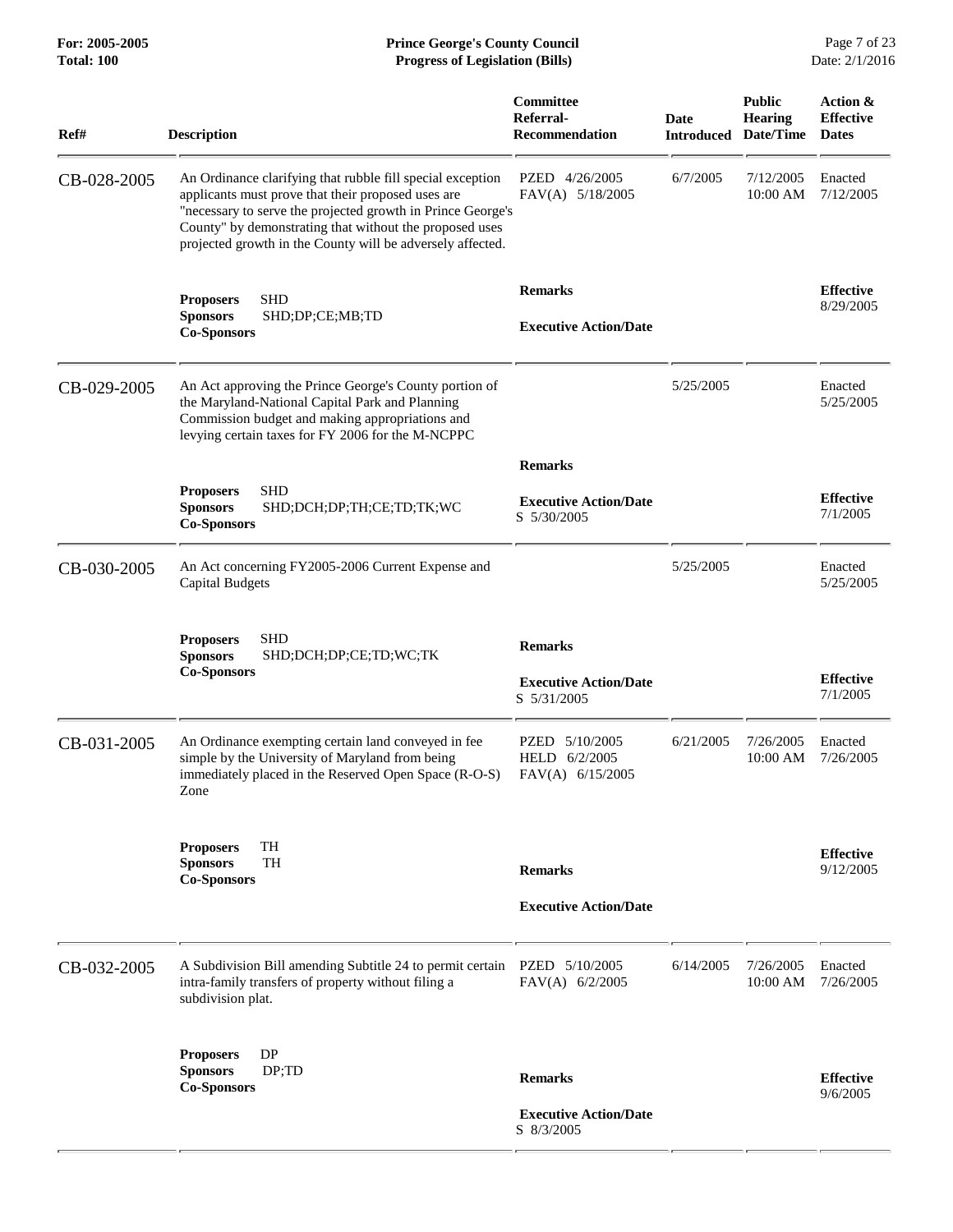| Ref#<br>CB-033-2005 | <b>Description</b><br>An Ordinance amending the Zoning Ordinance to define<br>"One-Family Metropolitan Dwelling", to permit it in the<br>R-T Zone, under certain circumstances, to allow rezoning<br>to R-T Zone, under certain circumstances, and to make<br>stylistic changes to the R-T Zone regulations. | Committee<br>Referral-<br><b>Recommendation</b><br>PZED 5/17/2005<br>FAV 6/2/2005 | Date<br><b>Introduced</b><br>6/21/2005 | <b>Public</b><br><b>Hearing</b><br>Date/Time<br>7/26/2005<br>10:00 AM | Action &<br><b>Effective</b><br><b>Dates</b><br>Enacted<br>7/26/2005 |
|---------------------|--------------------------------------------------------------------------------------------------------------------------------------------------------------------------------------------------------------------------------------------------------------------------------------------------------------|-----------------------------------------------------------------------------------|----------------------------------------|-----------------------------------------------------------------------|----------------------------------------------------------------------|
|                     | <b>Proposers</b><br>TD;SHD;CE;DCH<br><b>Sponsors</b><br>TD;SHD;CE<br><b>Co-Sponsors</b>                                                                                                                                                                                                                      | <b>Remarks</b><br><b>Executive Action/Date</b>                                    |                                        |                                                                       | <b>Effective</b><br>9/12/2005                                        |
| CB-034-2005         | An Act concerning Police Mutual Aid Agreements for the<br>purpose of amending the County Code provisions<br>authorizing Police Mutual Aid Agreements.                                                                                                                                                        | PSFM 5/17/2005<br>FAV(A)<br>6/8/2005                                              | 6/21/2005                              | 7/26/2005<br>10:00 AM                                                 | Enacted<br>7/26/2005                                                 |
|                     | SHD; WC; DCH; CE; DP; TD; CO. EXEC.<br><b>Proposers</b><br><b>Sponsors</b><br>SHD;WC;CE;DP;TD<br><b>Co-Sponsors</b>                                                                                                                                                                                          | <b>Remarks</b><br><b>Executive Action/Date</b><br>S 8/3/2005                      |                                        |                                                                       | <b>Effective</b><br>9/19/2005                                        |
| CB-035-2005         | An Ordinance modifying the lot coverage requirements in<br>the R-18C Zone.                                                                                                                                                                                                                                   | PZED<br>5/24/2005<br>HELD<br>6/2/2005<br>FAV(A) 6/15/2005                         | 6/21/2005                              | 7/26/2005<br>10:00 AM                                                 | Enacted<br>7/26/2005                                                 |
|                     | TK<br><b>Proposers</b><br><b>Sponsors</b><br>TK;TD<br><b>Co-Sponsors</b>                                                                                                                                                                                                                                     | <b>Remarks</b><br><b>Executive Action/Date</b>                                    |                                        |                                                                       | <b>Effective</b><br>9/12/2005                                        |
| CB-036-2005         | An Ordinance to amend Metro Planned Community<br>approval requirements concerning adequacy of<br>transportation facilities.                                                                                                                                                                                  | PZED 6/7/2005<br>FAV(A) 7/6/2005                                                  | 7/26/2005                              | 9/13/2005<br>10:00 AM                                                 | Enacted<br>9/13/2005                                                 |
|                     | <b>Proposers</b><br>TD;TH;DP<br>TD;TH;DP;DCH;SHD;CE;TK<br><b>Sponsors</b><br><b>Co-Sponsors</b>                                                                                                                                                                                                              | <b>Remarks</b><br><b>Executive Action/Date</b>                                    |                                        |                                                                       | <b>Effective</b><br>10/31/2005                                       |
| CB-037-2005         | An Ordinance to amend the residential Table of Uses to<br>permit multifamily and townhouse dwellings in the R-R<br>Zone, under certain circumstances, and to make related<br>amendments to the Zoning Ordinance.                                                                                             | PZED 5/24/2005<br>$FAV(A)$ 6/2/2005                                               | 6/21/2005                              | 7/26/2005<br>10:00 AM                                                 | Enacted<br>7/26/2005                                                 |
|                     | <b>SHD</b><br><b>Proposers</b><br><b>Sponsors</b><br>SHD<br><b>Co-Sponsors</b>                                                                                                                                                                                                                               | <b>Remarks</b><br><b>Executive Action/Date</b>                                    |                                        |                                                                       | <b>Effective</b><br>7/26/2005                                        |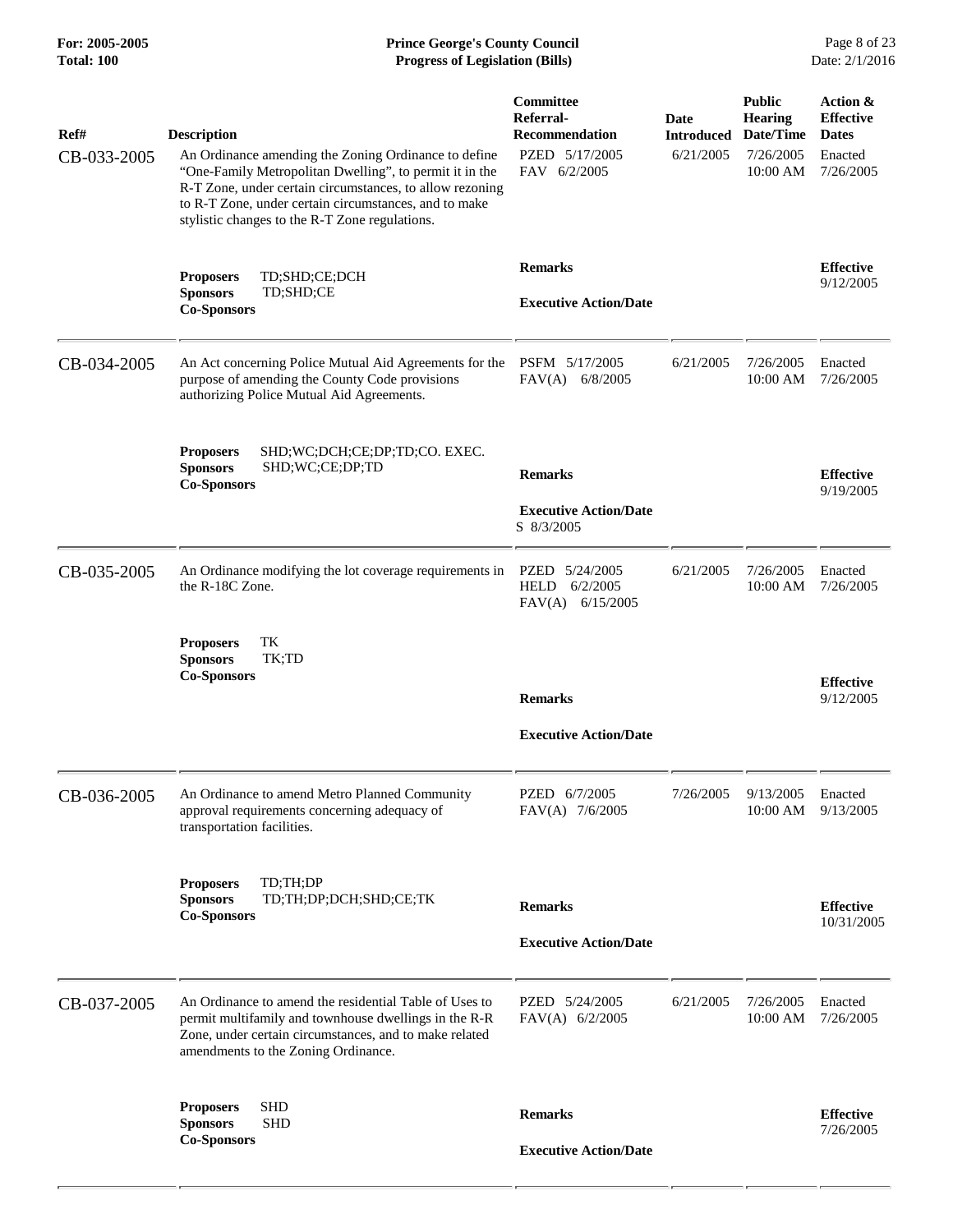| For: 2005-2005<br>Total: 100 | <b>Prince George's County Council</b><br><b>Progress of Legislation (Bills)</b>                                                                                                                                                                                                                                                                                                                                               |                                                 |                                     |                                           | Page 9 of 23<br>Date: 2/1/2016               |  |
|------------------------------|-------------------------------------------------------------------------------------------------------------------------------------------------------------------------------------------------------------------------------------------------------------------------------------------------------------------------------------------------------------------------------------------------------------------------------|-------------------------------------------------|-------------------------------------|-------------------------------------------|----------------------------------------------|--|
| Ref#                         | <b>Description</b>                                                                                                                                                                                                                                                                                                                                                                                                            | Committee<br>Referral-<br><b>Recommendation</b> | Date<br><b>Introduced Date/Time</b> | <b>Public</b><br><b>Hearing</b>           | Action &<br><b>Effective</b><br><b>Dates</b> |  |
| CB-038-2005                  | An Ordinance amending the Planning Board Procedures<br>for the review of Conceptual Site Plans and Detailed Site<br>Plans.                                                                                                                                                                                                                                                                                                    | PZED 5/24/2005<br>HELD 6/2/2005                 |                                     |                                           |                                              |  |
|                              | <b>SHD</b><br><b>Proposers</b><br><b>Sponsors</b><br><b>Co-Sponsors</b>                                                                                                                                                                                                                                                                                                                                                       | <b>Remarks</b><br><b>Executive Action/Date</b>  |                                     |                                           | <b>Effective</b>                             |  |
| CB-039-2005                  | An Ordinance concerning Master Plans, and Sector Plans<br>for the purpose of amending procedures for initiating Area FAV 6/15/2005<br>Master Plans, and Sector Plans                                                                                                                                                                                                                                                          | PZED 5/24/2005                                  | 6/21/2005                           | 7/26/2005<br>10:00 AM                     | Enacted<br>7/26/2005                         |  |
|                              | SHD;CE<br><b>Proposers</b><br><b>Sponsors</b><br>SHD;CE<br><b>Co-Sponsors</b>                                                                                                                                                                                                                                                                                                                                                 | <b>Remarks</b><br><b>Executive Action/Date</b>  |                                     |                                           | <b>Effective</b><br>9/12/2005                |  |
| CB-040-2005                  | An Ordinance concerning Plan Implementation Zone for<br>the purpose of establishing the Plan Implementation Zone HELD 6/15/2005<br>(P-I), providing procedures and restrictions for designation HELD 7/6/2005<br>and approval of the Zone, and setting out use restrictions,<br>development regulations and site plan requirements for the<br>Zone.                                                                           | PZED 5/24/2005                                  |                                     |                                           | <b>Effective</b>                             |  |
|                              | SHD;CE<br><b>Proposers</b><br><b>Sponsors</b><br><b>Co-Sponsors</b>                                                                                                                                                                                                                                                                                                                                                           | <b>Remarks</b><br><b>Executive Action/Date</b>  |                                     |                                           |                                              |  |
| CB-041-2005                  | An Act amending provisions of the Code relating to towing THE 5/24/2005<br>regulations and establishing penalties, amending the hours HELD 10/18/2005<br>for a property owner to initiate the towing of a vehicle<br>from private property under certain circumstances,<br>establishing fees to be charged for private property tow<br>services, and prohibiting the immobilization of motor<br>vehicles on private property. | FAV(A)<br>10/20/2005                            |                                     | 10/25/2005 11/22/2005 Enacted<br>10:00 AM | 11/22/2005                                   |  |
|                              |                                                                                                                                                                                                                                                                                                                                                                                                                               | <b>Remarks</b>                                  |                                     |                                           | <b>Effective</b><br>1/23/2006                |  |
|                              | <b>Proposers</b><br>CE;SHD;TD;TK<br>CE;SHD;TD;TK;DP<br><b>Sponsors</b><br><b>Co-Sponsors</b>                                                                                                                                                                                                                                                                                                                                  | <b>Executive Action/Date</b><br>S 12/7/2005     |                                     |                                           |                                              |  |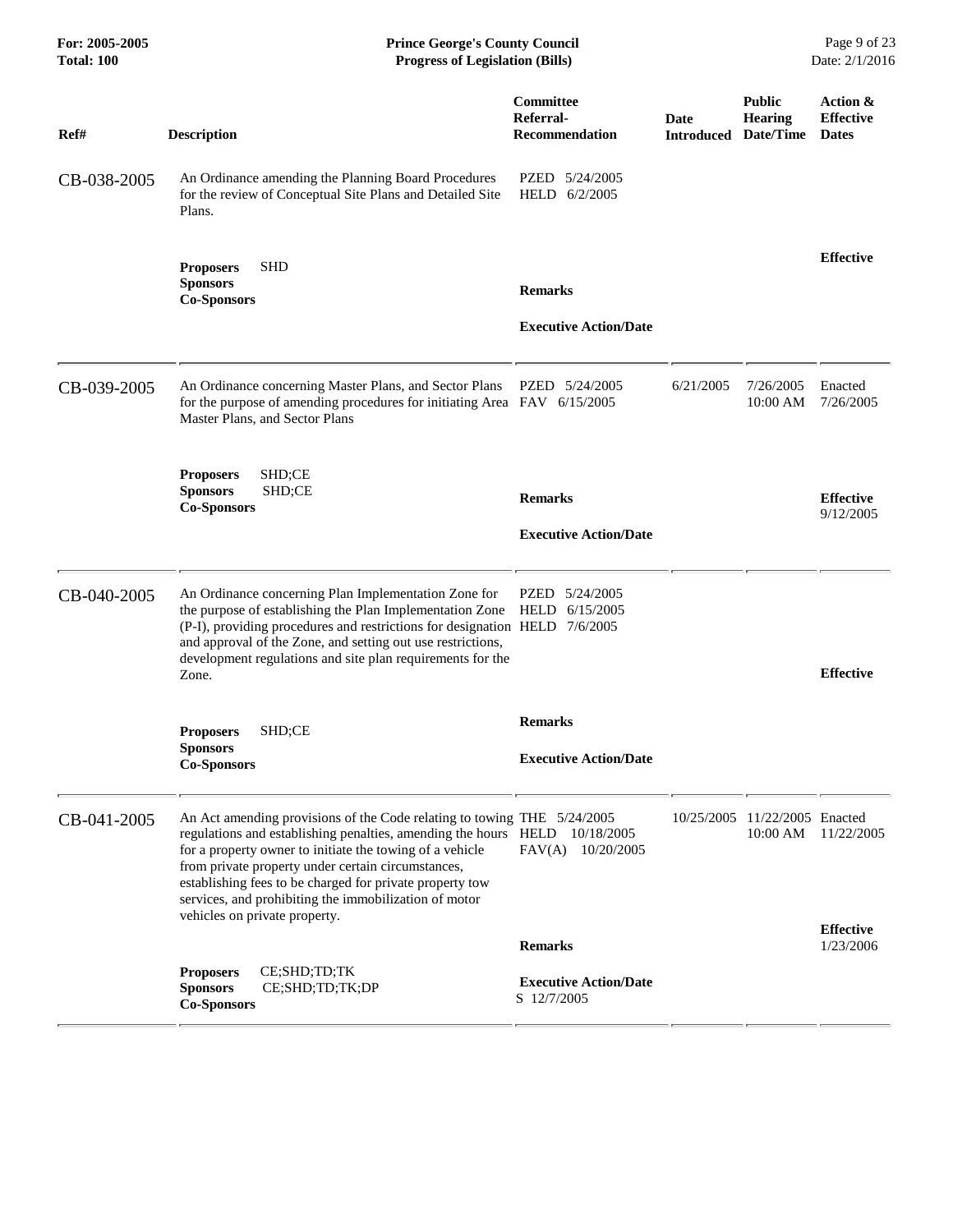| Ref#        | <b>Description</b><br>An Ordinance for the purpose of amending Detailed Site                                                                                                                                                                                                                                                      | Committee<br>Referral-<br><b>Recommendation</b><br>PZED 5/24/2005                         | <b>Date</b><br><b>Introduced</b><br>6/21/2005 | <b>Public</b><br><b>Hearing</b><br>Date/Time<br>7/26/2005 | Action &<br><b>Effective</b><br><b>Dates</b><br>Enacted |
|-------------|-----------------------------------------------------------------------------------------------------------------------------------------------------------------------------------------------------------------------------------------------------------------------------------------------------------------------------------|-------------------------------------------------------------------------------------------|-----------------------------------------------|-----------------------------------------------------------|---------------------------------------------------------|
| CB-042-2005 | Plan procedures in the R-P-C Zone, to exempt residential<br>dwelling additions or alterations from site plan approval<br>requirements, under certain circumstances, and validating<br>permits issued before this Zoning Ordinance amendment.                                                                                      | $FAV(A)$ 6/15/2005                                                                        |                                               | $10:00$ AM                                                | 7/26/2005                                               |
|             | <b>Proposers</b><br>DP<br><b>DP</b><br><b>Sponsors</b><br><b>Co-Sponsors</b>                                                                                                                                                                                                                                                      | <b>Remarks</b><br><b>Executive Action/Date</b>                                            |                                               |                                                           | <b>Effective</b><br>9/12/2005                           |
| CB-043-2005 | An Act designating Census Tracts that comprise the<br>Revitalization Tax Credit District, to reflect changes in<br>median income as determined by the 2000 Census                                                                                                                                                                 | PSFM 6/7/2005<br>HELD 6/22/2005<br>FAV 10/12/2005                                         | 10/18/2005                                    | 11/8/2005<br>10:00 AM                                     | Enacted<br>11/8/2005                                    |
|             | <b>DCH</b><br><b>Proposers</b><br><b>Sponsors</b><br><b>DCH:SHD</b><br><b>Co-Sponsors</b>                                                                                                                                                                                                                                         | <b>Remarks</b>                                                                            |                                               |                                                           | <b>Effective</b><br>12/30/2005                          |
|             |                                                                                                                                                                                                                                                                                                                                   | <b>Executive Action/Date</b><br>S 11/14/2005                                              |                                               |                                                           |                                                         |
| CB-044-2005 | An Act declaring additional revenue and appropriating that PSFM 6/7/2005<br>revenue in excess of budget estimates to provide for costs<br>that were not anticipated in the Approved Fiscal Year<br>2004-2005 Budget.                                                                                                              | C.O.W. 6/21/2005<br>$FAV(A)$ 6/21/2005                                                    | 6/21/2005                                     | 7/26/2005<br>10:00 AM                                     | Enacted<br>7/26/2005                                    |
|             | CO. EXEC.<br><b>Proposers</b><br><b>SHD</b><br><b>Sponsors</b><br><b>Co-Sponsors</b>                                                                                                                                                                                                                                              | <b>Remarks</b><br>Retroactive to 6/30/2005<br><b>Executive Action/Date</b><br>S 8/3/2005  |                                               |                                                           | <b>Effective</b><br>9/19/2005                           |
| CB-045-2005 | An Act appropriating additional revenue from available<br>and uncommitted fund balance to the Drug Enforcement<br>and Education Special Revenue Fund, and to provide funds<br>for costs that were not anticipated in the Approved Fiscal<br>Year 2004-1005 Budget for the Drug Enforcement and<br>Education Special Revenue Fund. | PSFM 6/7/2005<br>FAV 6/22/2005                                                            | 7/12/2005                                     | 9/13/2005<br>10:00 AM                                     | Enacted<br>9/13/2005                                    |
|             | CO. EXEC.<br><b>Proposers</b><br><b>Sponsors</b><br>SHD;MB<br><b>Co-Sponsors</b>                                                                                                                                                                                                                                                  | <b>Remarks</b><br>Retroactive to 6/30/2005<br><b>Executive Action/Date</b><br>S 9/27/2005 |                                               |                                                           | <b>Effective</b><br>11/14/2005                          |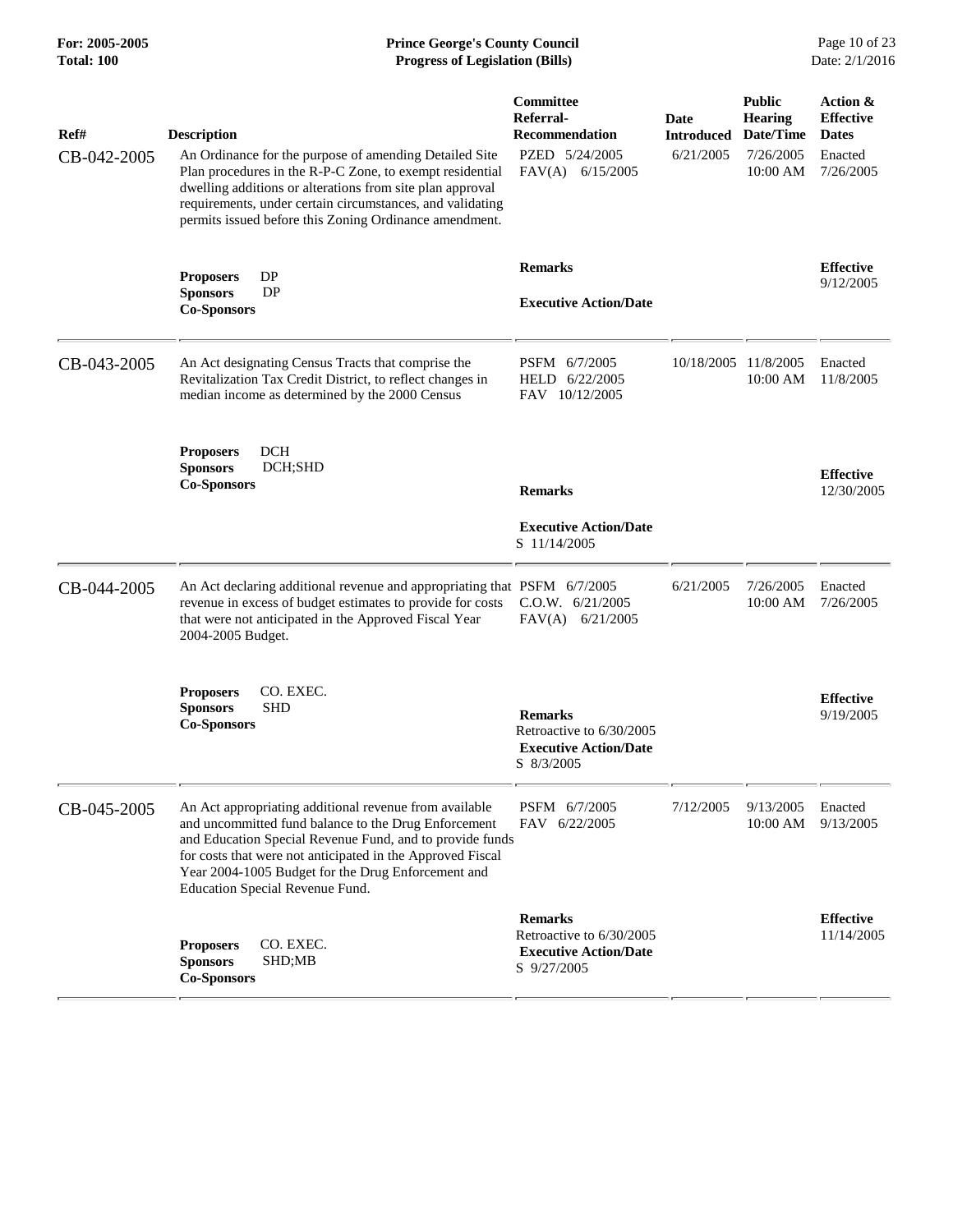| Ref#<br>CB-046-2005 | <b>Description</b><br>An Act appropriating additional revenue from available                                                                                                                                                                                                                                                            | Committee<br>Referral-<br><b>Recommendation</b><br>PSFM 6/7/2005                          | Date<br><b>Introduced</b><br>7/12/2005 | <b>Public</b><br>Hearing<br>Date/Time<br>9/13/2005      | Action &<br><b>Effective</b><br><b>Dates</b><br>Enacted |
|---------------------|-----------------------------------------------------------------------------------------------------------------------------------------------------------------------------------------------------------------------------------------------------------------------------------------------------------------------------------------|-------------------------------------------------------------------------------------------|----------------------------------------|---------------------------------------------------------|---------------------------------------------------------|
|                     | and uncommitted fund balance to the Fleet Management<br>Internal Service Fund, and to provide funds for costs that<br>were not anticipated in the Approved Fiscal Year<br>2004-2005 Budget for the Fleet Management Internal<br>Service Fund.                                                                                           | FAV 6/22/2005                                                                             |                                        | 10:00 AM                                                | 9/13/2005                                               |
|                     | CO. EXEC.<br><b>Proposers</b><br><b>Sponsors</b><br><b>SHD</b><br><b>Co-Sponsors</b>                                                                                                                                                                                                                                                    | <b>Remarks</b><br>Retroactive to 6/30/2005<br><b>Executive Action/Date</b><br>S 9/27/2005 |                                        |                                                         | <b>Effective</b><br>11/14/2005                          |
| CB-047-2005         | An Act providing a supplementary appropriation to the<br>Bladen Hall - Student Services Renovation capital project<br>in the amount of \$300,000, to the Bladensburg High<br>Replacement capital project in the amount of \$2,550,000,<br>to the Regional High capital project in the amount of                                         | C.O.W. 6/7/2005                                                                           | 6/21/2005                              | 7/26/2005<br>10:00 AM                                   | Enacted<br>7/26/2005                                    |
|                     | \$10,950,000, the DuVal High School Renovation project<br>in the amount of \$750,000 and amending the Approved<br>Fiscal Year 2005-2010 Capital Improvement Program with Retroactive to 6/30/2005<br>regard to expenditures and financing beyond the budget<br>year.                                                                    | <b>Remarks</b><br><b>Executive Action/Date</b><br>S 8/3/2005                              |                                        |                                                         | <b>Effective</b><br>9/19/2005                           |
|                     | <b>Proposers</b><br>CO. EXEC.<br><b>Sponsors</b><br>MВ<br><b>Co-Sponsors</b>                                                                                                                                                                                                                                                            |                                                                                           |                                        |                                                         |                                                         |
| CB-048-2005         | An Ordinance amending District Council Sectional Map<br>Amendment procedures; revising "amendment" procedures FAV 6/15/2005<br>after SMA transmittal; making clarifying and stylistic<br>changes to regulations concerning Council SMA<br>procedures; and relating generally to Sectional Map<br>Amendments under the Zoning Ordinance. | PZED 6/7/2005                                                                             | 6/21/2005                              | 7/26/2005<br>10:00 AM                                   | Enacted<br>7/26/2005                                    |
|                     |                                                                                                                                                                                                                                                                                                                                         | <b>Remarks</b>                                                                            |                                        |                                                         | <b>Effective</b>                                        |
|                     | DP;SHD;TD<br><b>Proposers</b><br>DP;SHD;TD;CE<br><b>Sponsors</b><br><b>Co-Sponsors</b>                                                                                                                                                                                                                                                  | <b>Executive Action/Date</b>                                                              |                                        |                                                         | 9/12/2005                                               |
| CB-049-2005         | An Ordinance amending the Commercial Table of Uses in PZED 6/7/2005<br>Section 27-461(b) of the Zoning Ordinance concerning<br>certain eating or drinking establishments in the commercial<br>zones permitting the use by right under certain<br>circumstances, or by special exception.                                                | $FAV(A)$ 7/6/2005                                                                         | 7/26/2005                              | 10/11/2005 Enacted<br>10:00 AM<br>9/13/2005<br>10:00 AM | 10/11/2005                                              |
|                     | TD<br><b>Proposers</b><br><b>Sponsors</b><br>TD;SHD<br><b>Co-Sponsors</b>                                                                                                                                                                                                                                                               | <b>Remarks</b><br><b>Executive Action/Date</b>                                            |                                        |                                                         | <b>Effective</b><br>10/11/2005                          |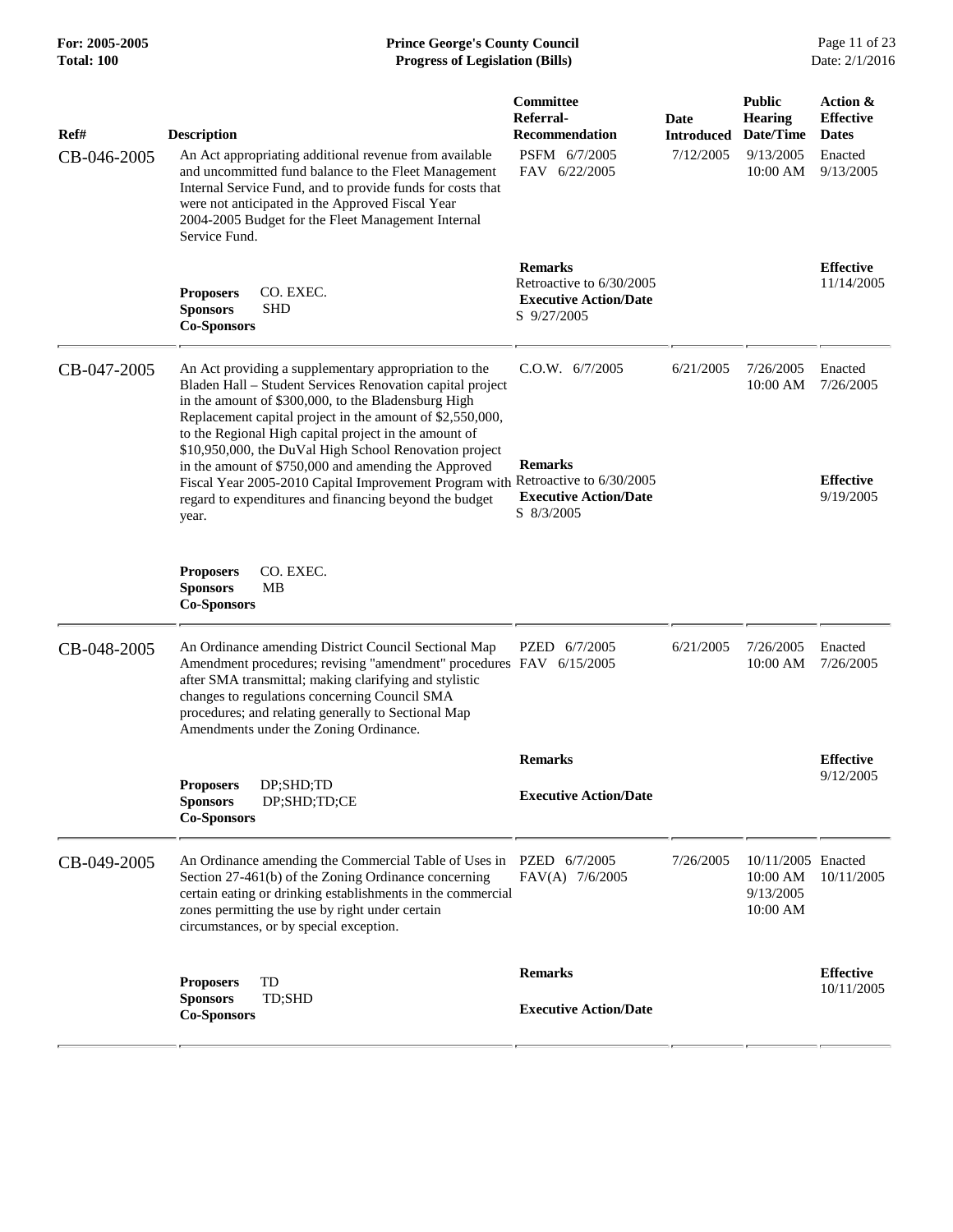| Ref#<br>CB-050-2005 | <b>Description</b><br>An Ordinance revising the process for reclassifying<br>property conveyed by the State for the University of<br>Maryland.                                            | Committee<br>Referral-<br>Recommendation<br>PZED 6/7/2005<br>HELD 9/21/2005<br>FAV(A) 10/5/2005 | Date<br><b>Introduced</b><br>10/18/2005 | <b>Public</b><br><b>Hearing</b><br>Date/Time<br>11/22/2005 Enacted<br>10:00 AM | Action &<br><b>Effective</b><br><b>Dates</b><br>11/29/2005 |
|---------------------|-------------------------------------------------------------------------------------------------------------------------------------------------------------------------------------------|-------------------------------------------------------------------------------------------------|-----------------------------------------|--------------------------------------------------------------------------------|------------------------------------------------------------|
|                     | TH<br><b>Proposers</b><br><b>Sponsors</b><br>TH<br><b>Co-Sponsors</b>                                                                                                                     | <b>Remarks</b><br><b>Executive Action/Date</b>                                                  |                                         |                                                                                | <b>Effective</b><br>1/16/2006                              |
| CB-051-2005         | An Ordinance to define and list "Rural Entertainment<br>Park" as a permitted use in the O-S Zone, under certain<br>circumstances, and make related amendments to the<br>Zoning Ordinance. | PZED 6/7/2005<br>HELD 6/15/2005                                                                 |                                         |                                                                                |                                                            |
|                     | MВ<br><b>Proposers</b><br><b>Sponsors</b><br><b>Co-Sponsors</b>                                                                                                                           | <b>Remarks</b><br><b>Executive Action/Date</b>                                                  |                                         |                                                                                | <b>Effective</b>                                           |
| CB-052-2005         | An Ordinance amending the industrial Table of Uses to<br>permit retail and service uses in the I-1 and I-3 Zones,<br>under certain circumstances.                                         | PZED 6/7/2005<br>HELD 6/15/2005                                                                 |                                         |                                                                                |                                                            |
|                     | <b>Proposers</b><br>MВ<br><b>Sponsors</b><br><b>Co-Sponsors</b>                                                                                                                           | <b>Remarks</b><br><b>Executive Action/Date</b>                                                  |                                         |                                                                                | <b>Effective</b>                                           |
| CB-053-2005         | An Ordinance permitting Planned Retirement<br>Communities in the R-E Zone, subject to Detailed Site<br>Plan but not Special Exception review, under certain<br>circumstances.             | PZED 6/7/2005<br>$FAV(A)$ 6/15/2005                                                             | 6/21/2005                               | 7/26/2005<br>10:00 AM                                                          | Enacted<br>7/26/2005                                       |
|                     | MB<br><b>Proposers</b><br><b>Sponsors</b><br>MB<br><b>Co-Sponsors</b>                                                                                                                     | <b>Remarks</b><br><b>Executive Action/Date</b>                                                  |                                         |                                                                                | <b>Effective</b><br>9/12/2005                              |
| CB-054-2005         | An Act establishing a Youth Commission and setting forth HEHS 6/7/2005<br>its duties and responsibilities                                                                                 |                                                                                                 |                                         |                                                                                |                                                            |
|                     | <b>Proposers</b><br><b>MB</b><br><b>Sponsors</b><br><b>Co-Sponsors</b>                                                                                                                    | <b>Remarks</b><br><b>Executive Action/Date</b>                                                  |                                         |                                                                                | <b>Effective</b>                                           |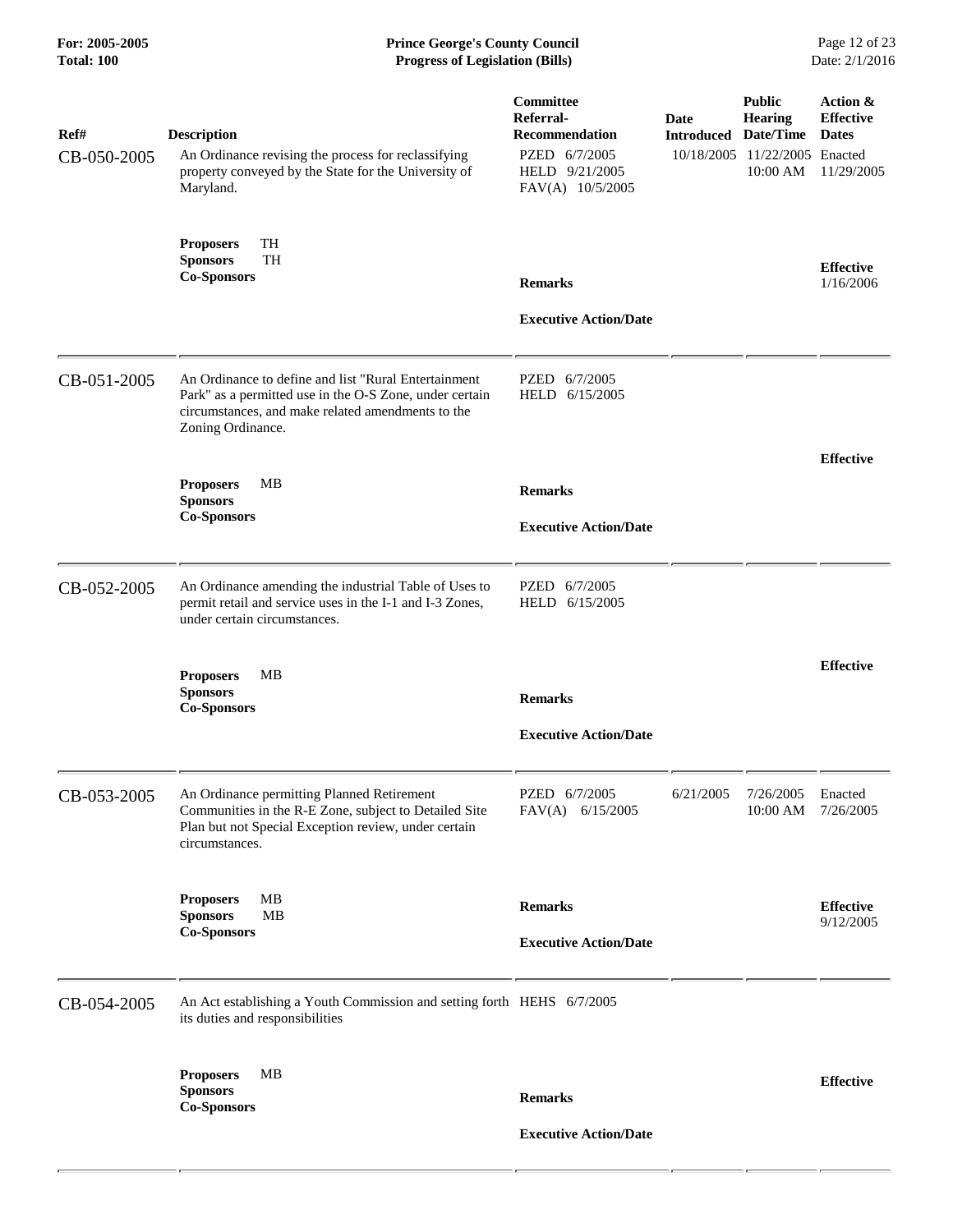| Ref#<br>CB-055-2005 | <b>Description</b><br>An Act establishing the amount of the Public Safety<br>Surcharge in accordance with State law.                                                                                                                                                                                                                             | Committee<br>Referral-<br><b>Recommendation</b><br>PSFM 6/7/2005<br>C.0.W. 6/21/2005<br>FAV(A) 6/21/2005        | Date<br><b>Introduced</b><br>6/21/2005 | <b>Public</b><br><b>Hearing</b><br>Date/Time<br>7/26/2005<br>10:00 AM | Action &<br><b>Effective</b><br><b>Dates</b><br>Enacted<br>7/26/2005 |
|---------------------|--------------------------------------------------------------------------------------------------------------------------------------------------------------------------------------------------------------------------------------------------------------------------------------------------------------------------------------------------|-----------------------------------------------------------------------------------------------------------------|----------------------------------------|-----------------------------------------------------------------------|----------------------------------------------------------------------|
|                     | DP<br><b>Proposers</b><br><b>Sponsors</b><br>DP;CE;TD<br><b>Co-Sponsors</b>                                                                                                                                                                                                                                                                      | <b>Remarks</b><br>Retroactive to 7/1/2005<br><b>Executive Action/Date</b><br>S 8/3/2005                         |                                        |                                                                       | <b>Effective</b><br>9/19/2005                                        |
| CB-056-2005         | A Subdivision Bill amending the adequate public facilities PSFM 6/7/2005<br>test                                                                                                                                                                                                                                                                 | FAV(A) 6/8/2005                                                                                                 | 6/14/2005                              | 7/26/2005<br>$10:00$ AM                                               | Enacted<br>7/26/2005                                                 |
|                     | DP<br><b>Proposers</b><br><b>Sponsors</b><br>DP;CE;WC;TK<br><b>Co-Sponsors</b>                                                                                                                                                                                                                                                                   | <b>Remarks</b><br><b>Executive Action/Date</b><br>S 8/3/2005                                                    |                                        |                                                                       | <b>Effective</b><br>8/3/2005                                         |
| CB-057-2005         | An Act amending provisions of the County Code relating<br>to parking regulations, authorizing the Department of<br>Environmental Resources to enforce provisions of the<br>County Code regarding parking regulations, limiting the<br>parking of vehicles for purposes of displaying for sale on a<br>public street, and establishing penalties. | THE 6/14/2005<br>HELD 10/6/2005<br>HELD 10/18/2005                                                              |                                        |                                                                       | <b>Effective</b>                                                     |
|                     | WC<br><b>Proposers</b><br><b>Sponsors</b><br><b>Co-Sponsors</b>                                                                                                                                                                                                                                                                                  | <b>Remarks</b><br><b>Executive Action/Date</b>                                                                  |                                        |                                                                       |                                                                      |
| CB-058-2005         | An Act concerning Council 67, American Federation of<br>State, County and Municipal Employees, AFL-CIO Local<br>241 (School Crossing Guards) Collective Bargaining<br>Agreement July 1, 2005 through June 30, 2007                                                                                                                               | C.O.W. 6/14/2005<br>FAV 6/21/2005                                                                               | 6/21/2005                              | 7/26/2005<br>10:00 AM                                                 | Enacted<br>7/26/2005                                                 |
|                     | <b>Proposers</b><br>CO. EXEC.<br>SHD;TD<br><b>Sponsors</b><br><b>Co-Sponsors</b>                                                                                                                                                                                                                                                                 | <b>Remarks</b><br>See also CR-42-2005;<br>retroactive to 7/1/2005<br><b>Executive Action/Date</b><br>S 8/3/2005 |                                        |                                                                       | <b>Effective</b><br>9/19/2005                                        |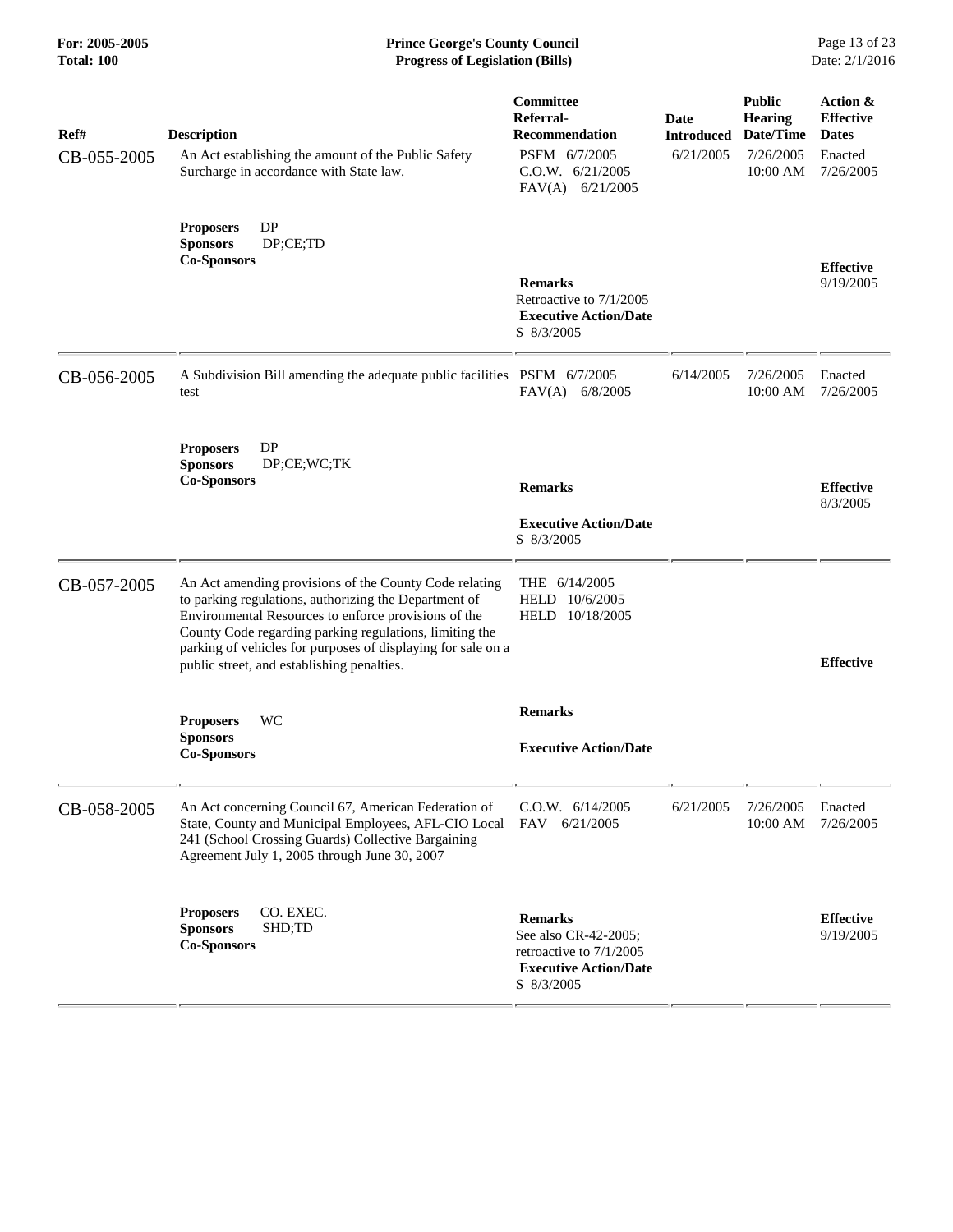| Ref#<br>CB-059-2005 | <b>Description</b><br>An Act establishing the Professional Football Stadium<br>Special Revenue Fund to provide a source of funding to<br>promote measurable economic growth and mitigate the<br>impact of stadium operations on the impacted.                                                                                                         | Committee<br>Referral-<br><b>Recommendation</b><br>PSFM 6/14/2005<br>HELD 6/22/2005                              | Date<br><b>Introduced</b> | <b>Public</b><br><b>Hearing</b><br>Date/Time | Action &<br><b>Effective</b><br><b>Dates</b> |
|---------------------|-------------------------------------------------------------------------------------------------------------------------------------------------------------------------------------------------------------------------------------------------------------------------------------------------------------------------------------------------------|------------------------------------------------------------------------------------------------------------------|---------------------------|----------------------------------------------|----------------------------------------------|
|                     | SHD;DCH;CE<br><b>Proposers</b><br><b>Sponsors</b><br><b>Co-Sponsors</b>                                                                                                                                                                                                                                                                               | <b>Remarks</b><br><b>Executive Action/Date</b>                                                                   |                           |                                              | <b>Effective</b>                             |
| CB-060-2005         | An Act amending the Consumer Protection laws of the<br>County to require disclosure in residential real estate<br>contracts that the subject property is subject to certain<br>restrictions pertaining to the conservation of forested areas<br>of the property and provide remedies to purchasers for the<br>failure to provide the required notice. | THE 6/21/2005<br>7/14/2005<br><b>FAV</b>                                                                         | 6/21/2005                 | 7/26/2005<br>10:00 AM                        | Enacted<br>7/26/2005                         |
|                     | <b>SHD</b><br><b>Proposers</b><br><b>Sponsors</b><br>SHD;CE<br><b>Co-Sponsors</b>                                                                                                                                                                                                                                                                     | <b>Remarks</b><br><b>Executive Action/Date</b><br>S 8/3/2005                                                     |                           |                                              | <b>Effective</b><br>9/19/2005                |
| CB-061-2005         | An Act establishing the homestead property tax credit for<br>the County property tax for the taxable year beginning July C.O.W. 7/13/2005<br>1, 2006, as required by State law                                                                                                                                                                        | PSFM 7/12/2005<br>HELD 7/13/2005<br>FAV(A) 7/26/2005                                                             | 7/26/2005                 | 9/13/2005<br>10:00 AM                        | Enacted<br>9/13/2005                         |
|                     | CO. EXEC.<br><b>Proposers</b><br>TH<br><b>Sponsors</b><br><b>Co-Sponsors</b>                                                                                                                                                                                                                                                                          | <b>Remarks</b>                                                                                                   |                           |                                              | <b>Effective</b><br>10/31/2005               |
|                     |                                                                                                                                                                                                                                                                                                                                                       | <b>Executive Action/Date</b><br>S 9/13/2005                                                                      |                           |                                              |                                              |
| CB-062-2005         | An Act approving the labor agreement by and between<br>Prince George's County, Maryland and Prince George's<br>Correctional Officers' Association, Inc. (Civilian Unit)<br>July 1, 2005 through June 30, 2007                                                                                                                                         | PSFM 7/26/2005<br>9/14/2005<br><b>FAV</b>                                                                        | 9/20/2005                 | 10/18/2005 Enacted<br>10:00 AM               | 10/18/2005                                   |
|                     | CO. EXEC.<br><b>Proposers</b><br>SHD;DP;CE;TK;WC;TD<br><b>Sponsors</b><br><b>Co-Sponsors</b>                                                                                                                                                                                                                                                          | <b>Remarks</b><br>See also CR-59-2005;<br>Retroactive to 7/1/2005<br><b>Executive Action/Date</b><br>S 11/2/2005 |                           |                                              | <b>Effective</b><br>12/19/2005               |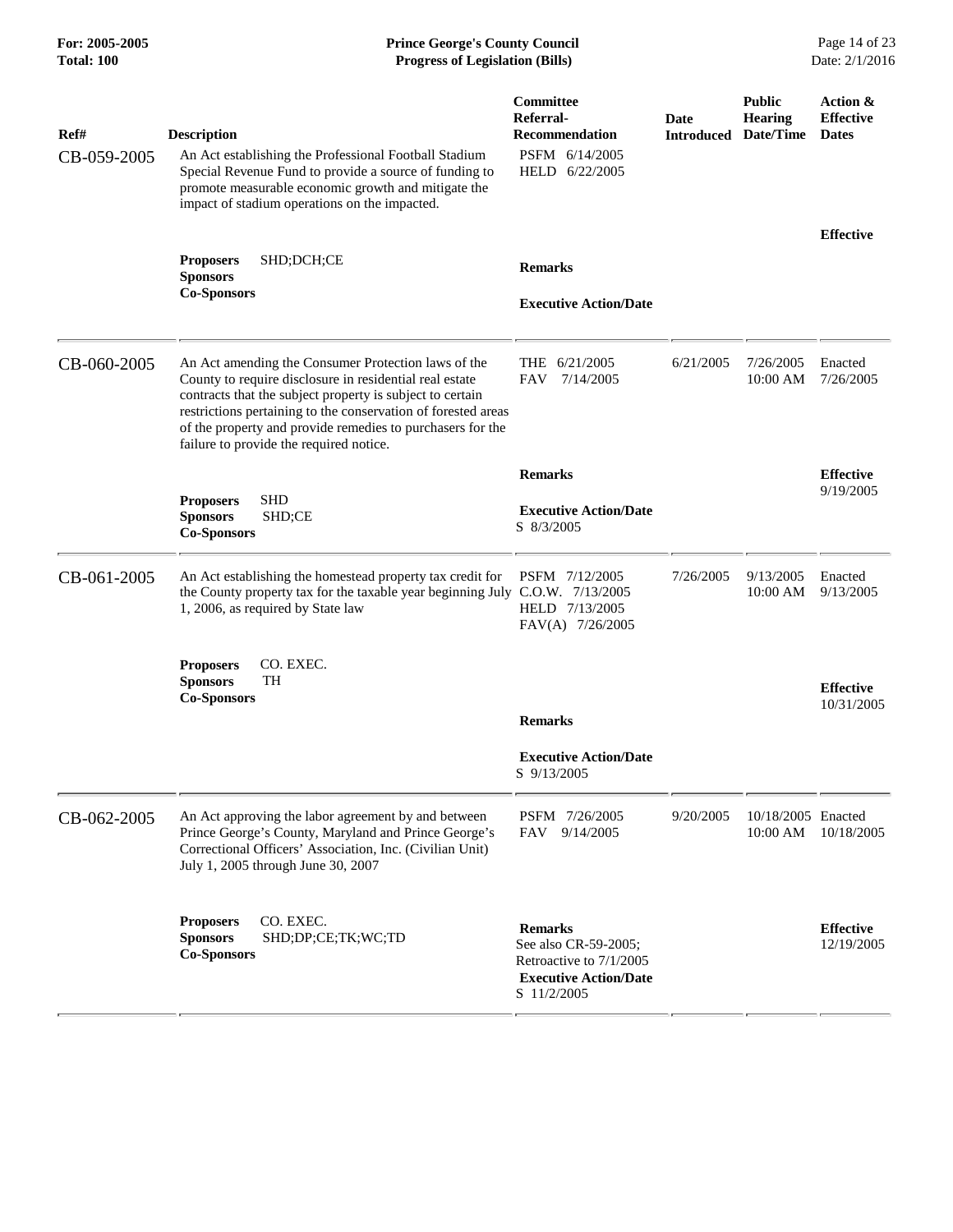| For: 2005-2005<br><b>Total: 100</b> | <b>Prince George's County Council</b><br><b>Progress of Legislation (Bills)</b>                                                                                                                 |                                                               |                                               | Page 15 of 23<br>Date: 2/1/2016                                                |                                                            |
|-------------------------------------|-------------------------------------------------------------------------------------------------------------------------------------------------------------------------------------------------|---------------------------------------------------------------|-----------------------------------------------|--------------------------------------------------------------------------------|------------------------------------------------------------|
| Ref#<br>CB-063-2005                 | <b>Description</b><br>An Act authorizing Prince George's County, Maryland to<br>borrow money in an amount not exceeding \$72,723,000 to FAV 9/14/2005<br>finance school construction projects   | Committee<br>Referral-<br>Recommendation<br>PSFM 7/26/2005    | <b>Date</b><br><b>Introduced</b><br>9/20/2005 | <b>Public</b><br><b>Hearing</b><br>Date/Time<br>10/18/2005 Enacted<br>10:00 AM | Action &<br><b>Effective</b><br><b>Dates</b><br>10/18/2005 |
|                                     | CO. EXEC.<br><b>Proposers</b><br><b>Sponsors</b><br>SHD;TH;DP;CE;TK;WC;MB;TD<br><b>Co-Sponsors</b>                                                                                              | <b>Remarks</b><br><b>Executive Action/Date</b><br>S 11/2/2005 |                                               |                                                                                | <b>Effective</b><br>12/19/2005                             |
| CB-064-2005                         | An Act concerning the issuance and sale of General<br>Obligation Bonds to finance County and School Capital<br>Projects in an amount not to exceed \$154,965,000                                | PSFM 7/26/2005<br>FAV 9/14/2005                               | 9/20/2005                                     | 10/18/2005 Enacted<br>10:00 AM                                                 | 10/18/2005                                                 |
|                                     | CO. EXEC.<br><b>Proposers</b><br><b>Sponsors</b><br>SHD;TH;CE;TK;WC;MB<br><b>Co-Sponsors</b>                                                                                                    | <b>Remarks</b><br><b>Executive Action/Date</b><br>S 11/2/2005 |                                               |                                                                                | <b>Effective</b><br>12/19/2005                             |
| CB-065-2005                         | An Act concerning the issuance and sale of General<br>Obligation Stormwater Management Bonds in an amount<br>not to exceed \$5,020,000                                                          | PSFM 7/26/2005<br>FAV 9/14/2005                               | 9/20/2005                                     | 10/18/2005 Enacted<br>10:00 AM                                                 | 10/18/2005                                                 |
|                                     | <b>Proposers</b><br>CO. EXEC.<br><b>Sponsors</b><br>SHD;DP;CE;TK;MB<br><b>Co-Sponsors</b>                                                                                                       | <b>Remarks</b><br><b>Executive Action/Date</b><br>S 11/2/2005 |                                               |                                                                                | <b>Effective</b><br>12/19/2005                             |
| CB-066-2005                         | An Ordinance permitting Apartment Housing for the<br>Elderly in the R-18 Zone, subject to Detailed Site Plan but FAV(A) 9/21/2005<br>not Special Exception review, under certain circumstances. | PZED 7/26/2005                                                | 10/4/2005                                     | 11/15/2005 Enacted<br>10:00 AM                                                 | 11/15/2005                                                 |
|                                     | <b>DCH</b><br><b>Proposers</b><br><b>Sponsors</b><br>DCH;CE;SHD;DP<br><b>Co-Sponsors</b>                                                                                                        | <b>Remarks</b><br><b>Executive Action/Date</b>                |                                               |                                                                                | <b>Effective</b><br>1/3/2006                               |
| CB-067-2005                         | An Ordinance amending the criteria for claiming change or PZED 7/26/2005<br>mistake in Zoning Map Amendment applications.                                                                       | FAV(A) 9/21/2005                                              | 10/4/2005                                     | 11/15/2005 Enacted<br>10:00 AM                                                 | 11/15/2005                                                 |
|                                     | <b>SHD</b><br><b>Proposers</b><br><b>Sponsors</b><br>SHD;DCH;CE;TD;TK<br><b>Co-Sponsors</b>                                                                                                     | <b>Remarks</b><br><b>Executive Action/Date</b>                |                                               |                                                                                | <b>Effective</b><br>1/3/2006                               |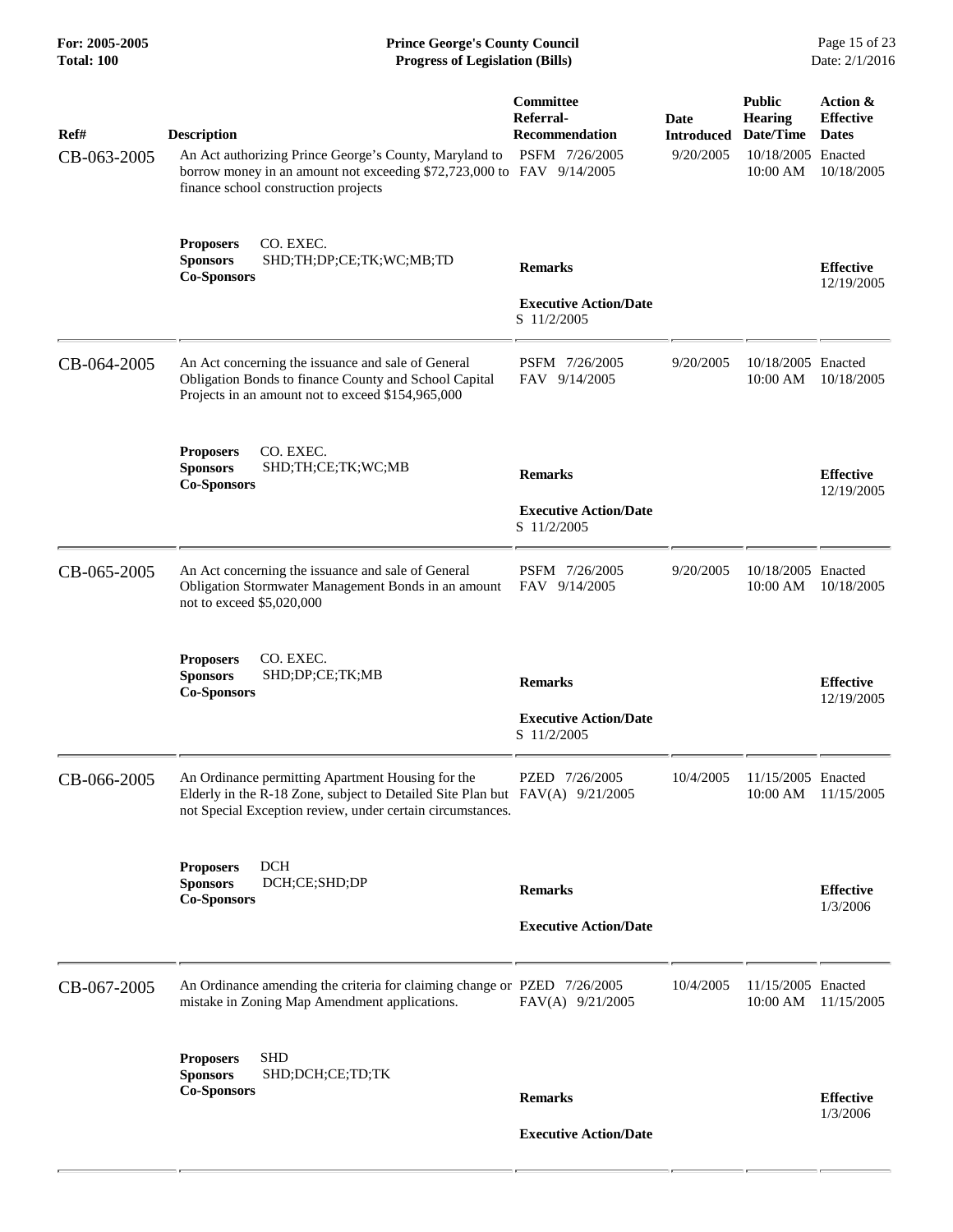| For: 2005-2005<br><b>Total: 100</b> | <b>Prince George's County Council</b><br><b>Progress of Legislation (Bills)</b>                                                                                         |                                                                                                                   |                                            |                                                              | Page 16 of 23<br>Date: 2/1/2016                                      |
|-------------------------------------|-------------------------------------------------------------------------------------------------------------------------------------------------------------------------|-------------------------------------------------------------------------------------------------------------------|--------------------------------------------|--------------------------------------------------------------|----------------------------------------------------------------------|
| Ref#<br>CB-068-2005                 | <b>Description</b><br>An Act prohibiting smoking in certain eating and drinking PSFM 7/26/2005<br>establishments and providing certain penalties.                       | Committee<br>Referral-<br>Recommendation<br>FAV 10/12/2005                                                        | <b>Date</b><br><b>Introduced Date/Time</b> | <b>Public</b><br>Hearing<br>10/18/2005 11/8/2005<br>10:00 AM | Action &<br><b>Effective</b><br><b>Dates</b><br>Enacted<br>11/8/2005 |
|                                     | DP;TD;SHD;CE;DCH;TK;WC;MB<br><b>Proposers</b><br><b>Sponsors</b><br>DP;TD;SHD;CE;DCH;TK;WC;MB<br><b>Co-Sponsors</b>                                                     | <b>Remarks</b><br><b>Executive Action/Date</b><br>S 11/14/2005                                                    |                                            |                                                              | <b>Effective</b><br>12/30/2005                                       |
| CB-069-2005                         | An Act establishing a class title and grade for certain<br>classes of work (Police Cadet I and Police Cadet II)                                                         | PSFM 9/13/2005<br>$FAV(A)$ 9/29/2005                                                                              | 10/4/2005                                  | 11/1/2005<br>10:00 AM                                        | Enacted<br>11/1/2005                                                 |
|                                     | CO. EXEC.<br><b>Proposers</b><br><b>Sponsors</b><br>SHD;CE;MB;TD;TK;DP;DCH<br><b>Co-Sponsors</b>                                                                        | <b>Remarks</b><br><b>Executive Action/Date</b><br>S 11/7/2005                                                     |                                            |                                                              | <b>Effective</b><br>12/23/2005                                       |
| CB-070-2005                         | An Act clarifying that County self-insurance medical<br>benefits programs are in conformance with State law policy HELD 10/12/2005<br>regarding health benefit coverage | PSFM 9/13/2005<br>HELD 10/19/2005                                                                                 |                                            |                                                              |                                                                      |
|                                     | <b>Proposers</b><br><b>TH</b><br><b>Sponsors</b><br><b>Co-Sponsors</b>                                                                                                  | <b>Remarks</b><br><b>Executive Action/Date</b>                                                                    |                                            |                                                              | <b>Effective</b>                                                     |
| CB-071-2005                         | An Act concerning Fraternal Order of Police, Prince<br>George's County Lodge 89, Inc. Collective Bargaining<br>Agreement July 1, 2005 through June 30, 2007             | PSFM 9/13/2005                                                                                                    | 9/13/2005                                  | 10/11/2005 Enacted<br>10:00 AM                               | 10/11/2005                                                           |
|                                     | CO. EXEC.<br><b>Proposers</b><br>SHD;TH;DCH;DP;CE;TD;TK;WC;MB<br><b>Sponsors</b><br><b>Co-Sponsors</b>                                                                  | <b>Remarks</b><br>See also CR-62-2005:<br>Retroactive to 7/1/2005<br><b>Executive Action/Date</b><br>S 10/21/2005 |                                            |                                                              | <b>Effective</b><br>12/5/2005                                        |
| CB-072-2005                         | An Act amending the Classification Plan by changing the<br>grades of the Emergency Dispatcher class series and<br>abolishing certain classes of work                    | PSFM 9/20/2005<br>9/29/2005<br><b>FAV</b>                                                                         | 10/4/2005                                  | 11/1/2005<br>10:00 AM                                        | Enacted<br>11/1/2005                                                 |
|                                     | CO. EXEC.<br><b>Proposers</b><br><b>Sponsors</b><br>SHD;DCH;DP;TK;CE;TD<br><b>Co-Sponsors</b>                                                                           | <b>Remarks</b><br>Retroactive to 7/1/2005<br><b>Executive Action/Date</b><br>S 11/7/2005                          |                                            |                                                              | <b>Effective</b><br>12/23/2005                                       |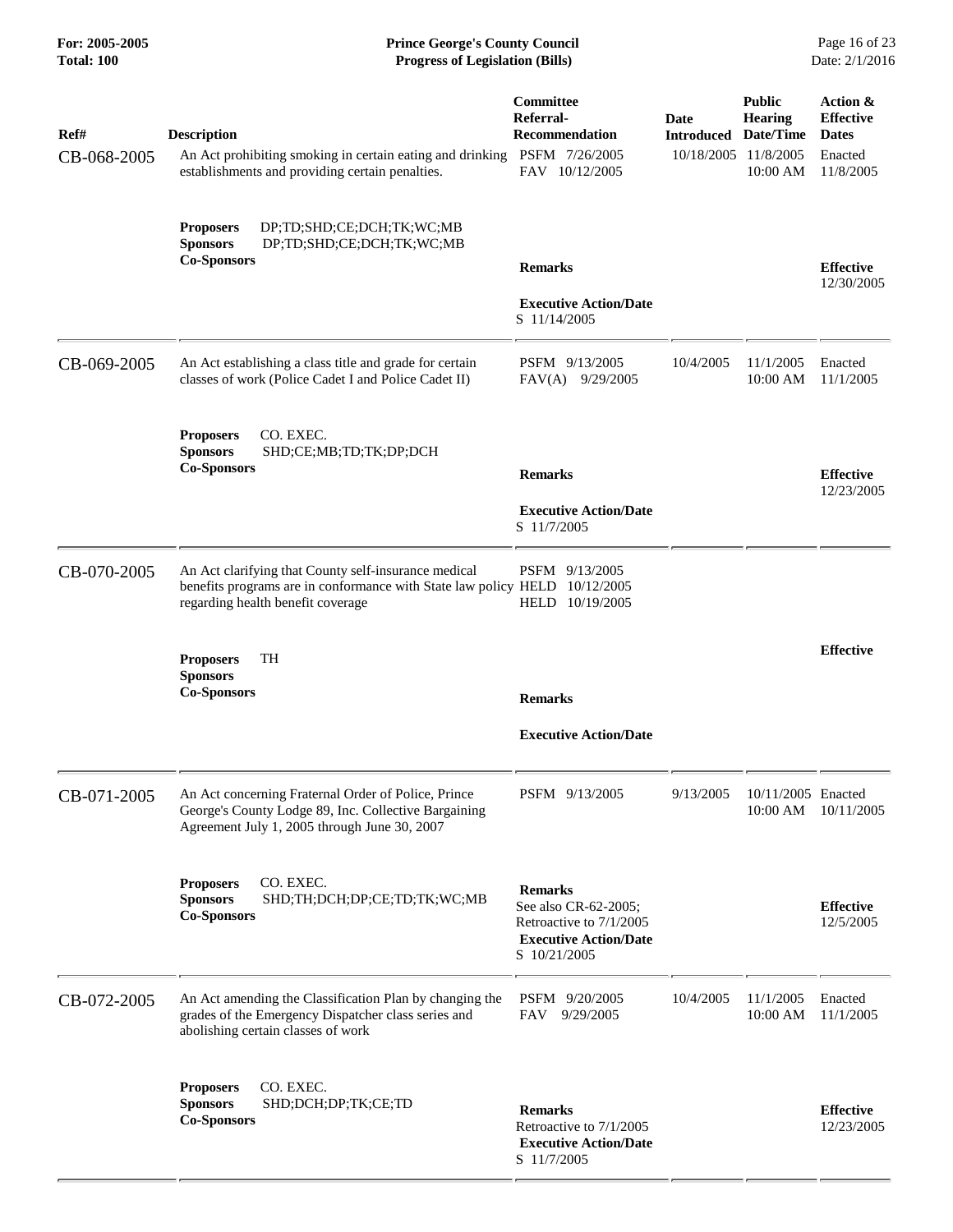| Ref#<br>CB-073-2005 | <b>Description</b><br>An Act amending sections of Subtitle 4, the Building<br>Code, to adopt the latest version of the International<br>Building Codes and to adopt local amendments to the<br>County's construction regulations                                   | Committee<br>Referral-<br><b>Recommendation</b><br>THE 9/20/2005<br>10/6/2005<br><b>HELD</b><br>10/18/2005<br><b>HELD</b><br>FAV(A)<br>10/20/2005 | <b>Date</b><br><b>Introduced</b> | <b>Public</b><br><b>Hearing</b><br>Date/Time<br>10/25/2005 11/22/2005 Enacted<br>10:00 AM | Action &<br><b>Effective</b><br><b>Dates</b><br>11/22/2005 |
|---------------------|--------------------------------------------------------------------------------------------------------------------------------------------------------------------------------------------------------------------------------------------------------------------|---------------------------------------------------------------------------------------------------------------------------------------------------|----------------------------------|-------------------------------------------------------------------------------------------|------------------------------------------------------------|
|                     | CO. EXEC.<br><b>Proposers</b><br><b>Sponsors</b><br><b>SHD</b><br><b>Co-Sponsors</b>                                                                                                                                                                               | <b>Remarks</b><br><b>Executive Action/Date</b><br>S 12/7/2005                                                                                     |                                  |                                                                                           | <b>Effective</b><br>1/23/2006                              |
| CB-074-2005         | An Act to increase certain road construction permit<br>application fees, to increase certain permit issuance fees, to FAV 10/6/2005<br>dedicate certain fees for certain purposes under certain<br>circumstances, and generally relating to roads and<br>sidewalks | THE 9/20/2005                                                                                                                                     | 10/18/2005                       | 11/8/2005<br>10:00 AM                                                                     | Enacted<br>11/8/2005                                       |
|                     | CO. EXEC.<br><b>Proposers</b><br><b>Sponsors</b><br><b>SHD</b><br><b>Co-Sponsors</b>                                                                                                                                                                               | <b>Remarks</b><br><b>Executive Action/Date</b><br>S 11/11/2005                                                                                    |                                  |                                                                                           | <b>Effective</b><br>12/27/2005                             |
| CB-075-2005         | An Act concerning Deputy Sheriff's Association of Prince<br>George's County, Inc. (Civilian Units) Collective<br>Bargaining Agreement July 1, 2005 through June 30, 2007                                                                                           | THE $9/20/2005$<br>FAV 9/29/2005                                                                                                                  | 10/4/2005                        | 11/1/2005<br>10:00 AM                                                                     | Enacted<br>11/1/2005                                       |
|                     | CO. EXEC.<br><b>Proposers</b><br><b>Sponsors</b><br>SHD;DCH;DP;CE;TD;WC;TK<br><b>Co-Sponsors</b>                                                                                                                                                                   | <b>Remarks</b><br>See also CR-67-2005;<br>retroactive to 7/1/2005<br><b>Executive Action/Date</b><br>S 11/7/2005                                  |                                  |                                                                                           | <b>Effective</b><br>12/23/2005                             |
| CB-076-2005         | An Act amending the laws creating the Commission for<br>Children, Youth and Families by increasing membership<br>and clarifying membership attendance requirements,<br>responsibilities and Commission goals and functions                                         | HEHS 9/20/2005<br>FAV(A)<br>10/11/2005                                                                                                            | 10/18/2005                       | 11/8/2005<br>10:00 AM                                                                     | Enacted<br>11/8/2005                                       |
|                     | CO. EXEC.<br><b>Proposers</b><br><b>Sponsors</b><br>SHD;DP<br><b>Co-Sponsors</b>                                                                                                                                                                                   | <b>Remarks</b><br><b>Executive Action/Date</b><br>S 11/11/2005                                                                                    |                                  |                                                                                           | <b>Effective</b><br>12/27/2005                             |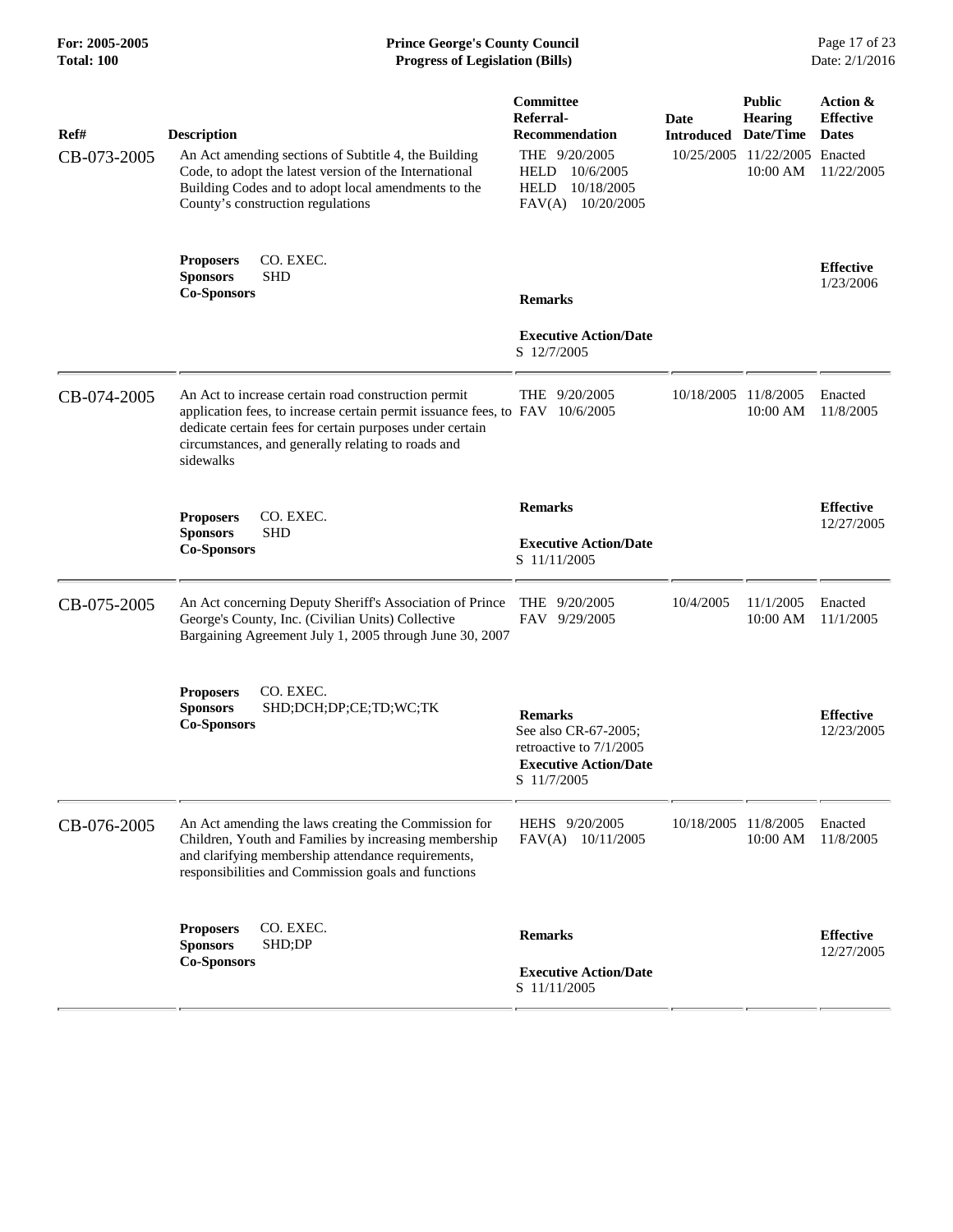| For: 2005-2005<br><b>Total: 100</b> | <b>Prince George's County Council</b><br><b>Progress of Legislation (Bills)</b>                                                                                                                                                                                          |                                                                          |                                        | Page 18 of 23<br>Date: 2/1/2016                                        |                                                                       |
|-------------------------------------|--------------------------------------------------------------------------------------------------------------------------------------------------------------------------------------------------------------------------------------------------------------------------|--------------------------------------------------------------------------|----------------------------------------|------------------------------------------------------------------------|-----------------------------------------------------------------------|
| Ref#<br>CB-077-2005                 | <b>Description</b><br>Act concerning the Charter Review<br>Commission/Compensation Review Board for the purpose FAV 10/12/2005<br>of providing for concurrent membership.                                                                                                | <b>Committee</b><br>Referral-<br><b>Recommendation</b><br>PSFM 9/20/2005 | Date<br><b>Introduced</b><br>9/20/2005 | <b>Public</b><br><b>Hearing</b><br>Date/Time<br>10/18/2005<br>10:00 AM | Action &<br><b>Effective</b><br><b>Dates</b><br>Enacted<br>10/18/2005 |
|                                     | <b>Proposers</b><br><b>SHD</b><br>SHD;DP;CE;TK<br><b>Sponsors</b><br><b>Co-Sponsors</b>                                                                                                                                                                                  | <b>Remarks</b><br><b>Executive Action/Date</b><br>S 11/2/2005            |                                        |                                                                        | <b>Effective</b><br>12/19/2005                                        |
| CB-078-2005                         | An Ordinance to amend the age requirements for the<br>Apartment housing for elderly or physically handicapped<br>families, Medical/residential Campus and Planned<br>Retirement Community special exceptions to conform with<br>the Federal Fair Housing Act             | PZED 9/27/2005<br>FAV(A) 10/5/2005                                       | 10/18/2005                             | 11/22/2005 Enacted<br>10:00 AM                                         | 11/22/2005                                                            |
|                                     | TD<br><b>Proposers</b><br><b>Sponsors</b><br>TD<br><b>Co-Sponsors</b>                                                                                                                                                                                                    | <b>Remarks</b><br><b>Executive Action/Date</b>                           |                                        |                                                                        | <b>Effective</b><br>1/9/2006                                          |
| CB-079-2005                         | A Subdivision Bill establishing requirements, procedures<br>and standards for Conservation Subdivisions in the Rural<br>Tier, and precluding the filing of new applications for<br>preliminary plans of subdivision in certain areas of the<br>Rural Tier.               | PZED 9/27/2005<br>HELD 10/5/2005                                         |                                        |                                                                        | <b>Effective</b>                                                      |
|                                     | SHD;DCH;DP;TD;CE<br><b>Proposers</b><br><b>Sponsors</b><br>$\operatorname{Co-Sponsors}$                                                                                                                                                                                  | <b>Remarks</b><br><b>Executive Action/Date</b>                           |                                        |                                                                        |                                                                       |
| CB-080-2005                         | An Ordinance authorizing the District Council to approve PZED 9/27/2005<br>the M-U-I Zone (Mixed Use, Infill) on property owned by FAV(A) 10/5/2005<br>the Prince George's County Redevelopment Authority, and<br>making related amendments to the Zoning Ordinance.     |                                                                          |                                        | 10/18/2005 11/22/2006 Enacted<br>10:00 AM                              | 11/22/2005                                                            |
|                                     | <b>Proposers</b><br><b>DCH</b><br><b>Sponsors</b><br><b>DCH</b><br><b>Co-Sponsors</b>                                                                                                                                                                                    | <b>Remarks</b><br><b>Executive Action/Date</b>                           |                                        |                                                                        | <b>Effective</b><br>1/9/2006                                          |
| CB-081-2005                         | An Act concerning the issuance and sale of special<br>obligation bonds in an amount not to exceed the aggregate<br>principal amount of \$90,000,000 for the construction of<br>parking and infrastructure improvements relating to the<br>Metroview Development District | PSFM 9/27/2005<br>HELD 10/12/2005<br>HELD 10/19/2005<br>FAV 11/9/2005    | 10/25/2005                             | 11/29/2005 Enacted<br>10:00 AM                                         | 11/29/2005                                                            |
|                                     | TH<br><b>Proposers</b><br><b>Sponsors</b><br>TН<br><b>Co-Sponsors</b>                                                                                                                                                                                                    | <b>Remarks</b><br>Veto sustained by<br>operation of law                  |                                        |                                                                        | <b>Effective</b>                                                      |

 **Executive Action/Date**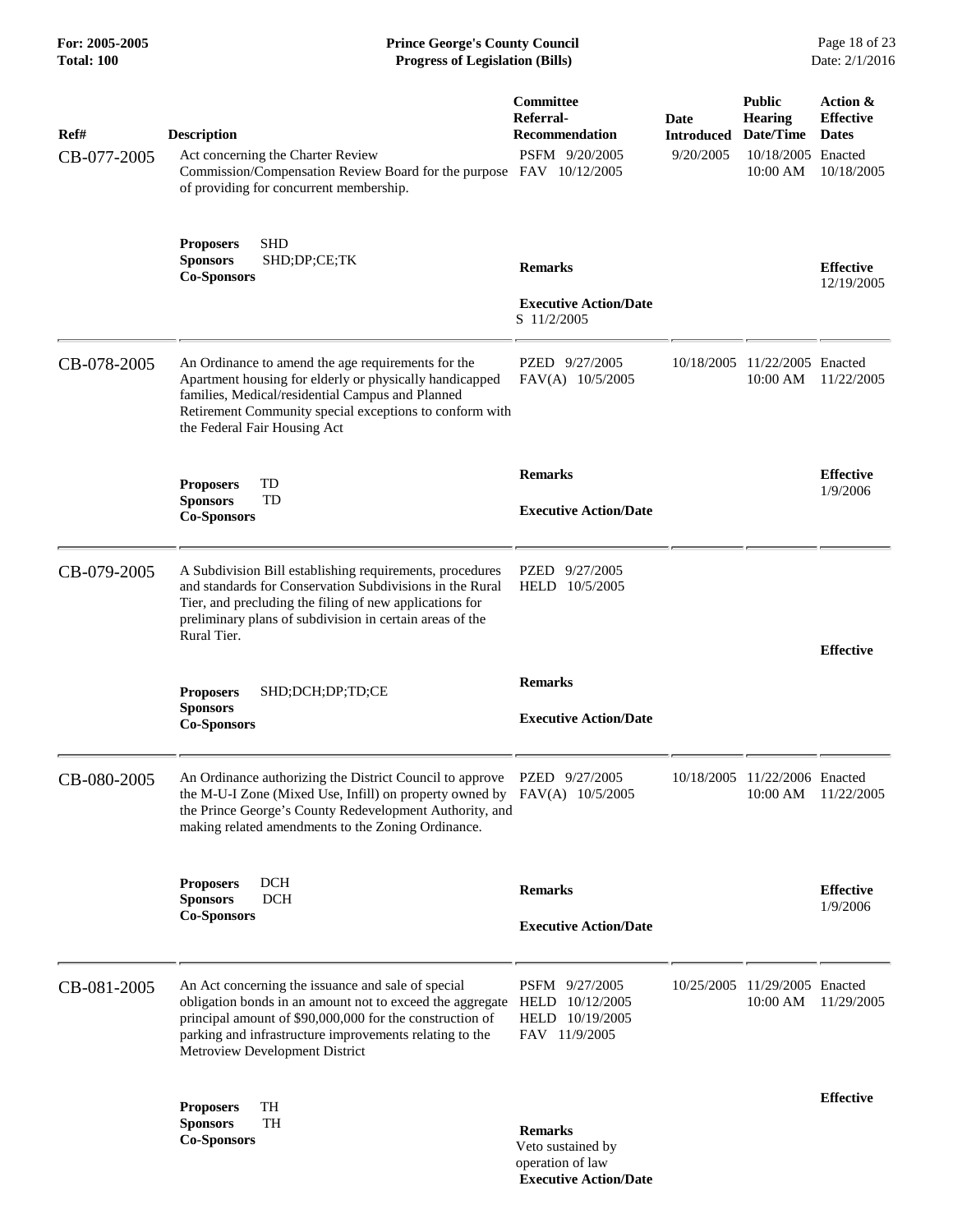| For: 2005-2005<br><b>Total: 100</b> | <b>Prince George's County Council</b><br>Page 19 of 23<br>Date: 2/1/2016<br><b>Progress of Legislation (Bills)</b>                                                                                                         |                                                                   |                                     |                                  |                                              |
|-------------------------------------|----------------------------------------------------------------------------------------------------------------------------------------------------------------------------------------------------------------------------|-------------------------------------------------------------------|-------------------------------------|----------------------------------|----------------------------------------------|
| Ref#                                | <b>Description</b>                                                                                                                                                                                                         | Committee<br>Referral-<br><b>Recommendation</b><br>V 12/20/2005   | Date<br><b>Introduced Date/Time</b> | <b>Public</b><br><b>Hearing</b>  | Action &<br><b>Effective</b><br><b>Dates</b> |
| CB-082-2005                         | A Subdivision Bill amending provisions of the Code<br>relating to historic preservation and requiring applicants<br>for subdivisions to use methods that minimize the impact<br>of new subdivisions on historic resources. | PZED 10/4/2005<br>FAV(A) 10/5/2005                                | 10/11/2005                          | 11/22/2005 Enacted<br>10:00 AM   | 11/29/2005                                   |
|                                     | TD<br><b>Proposers</b><br><b>Sponsors</b><br>TD;SHD<br><b>Co-Sponsors</b>                                                                                                                                                  | <b>Remarks</b><br><b>Executive Action/Date</b><br>S 12/3/2005     |                                     |                                  | <b>Effective</b><br>1/3/2006                 |
| CB-083-2005                         | An Act revising the qualifications of the membership of<br>the Historic Preservation Commission                                                                                                                            | PZED 10/4/2005<br>FAV(A) 10/19/2005                               | 10/25/2005                          | 11/22/2005 Enacted<br>10:00 AM   | 11/29/2005                                   |
|                                     | TD<br><b>Proposers</b><br>TD<br><b>Sponsors</b><br><b>Co-Sponsors</b>                                                                                                                                                      | <b>Remarks</b><br><b>Executive Action/Date</b><br>S 12/3/2005     |                                     |                                  | <b>Effective</b><br>1/18/2006                |
| CB-084-2005                         | An Ordinance providing regulations for golf courses under PZED 10/4/2005<br>certain circumstances.                                                                                                                         |                                                                   |                                     |                                  |                                              |
|                                     | <b>SHD</b><br><b>Proposers</b><br><b>Sponsors</b><br><b>Co-Sponsors</b>                                                                                                                                                    | <b>Remarks</b><br><b>Executive Action/Date</b>                    |                                     |                                  | <b>Effective</b>                             |
| CB-085-2005                         | An Act amending the Classification Plan by adding certain PSFM 10/4/2005<br>classes of work to the Prince George's Correctional<br>Officers' Association Salary Schedule                                                   | FAV 10/12/2005                                                    |                                     | 10/18/2005 11/8/2005<br>10:00 AM | Enacted<br>11/8/2005                         |
|                                     | CO. EXEC.<br><b>Proposers</b><br>SHD;DP;CE;TD;TK;WC<br><b>Sponsors</b><br><b>Co-Sponsors</b>                                                                                                                               | <b>Remarks</b><br><b>Executive Action/Date</b><br>S 11/11/2005    |                                     |                                  | <b>Effective</b><br>12/27/2005               |
| CB-086-2005                         | An Act concerning Prince George's County Correctional<br>Officers' Association, Inc. (Correctional Officers)<br>Collective Bargaining Agreement July 1, 2005 through<br>June 30, 2007                                      | PSFM 10/4/2005<br>FAV 10/12/2005                                  |                                     | 10/18/2005 11/8/2005<br>10:00 AM | Enacted<br>11/8/2005                         |
|                                     | CO. EXEC.<br><b>Proposers</b><br>SHD;DCH;DP;CE;TD;WC;TK<br><b>Sponsors</b><br><b>Co-Sponsors</b>                                                                                                                           | <b>Remarks</b><br>See also CR-70-2005;<br>Retroactive to 7/1/2005 |                                     |                                  | <b>Effective</b><br>12/30/2005               |

 **Executive Action/Date**

S 11/14/2005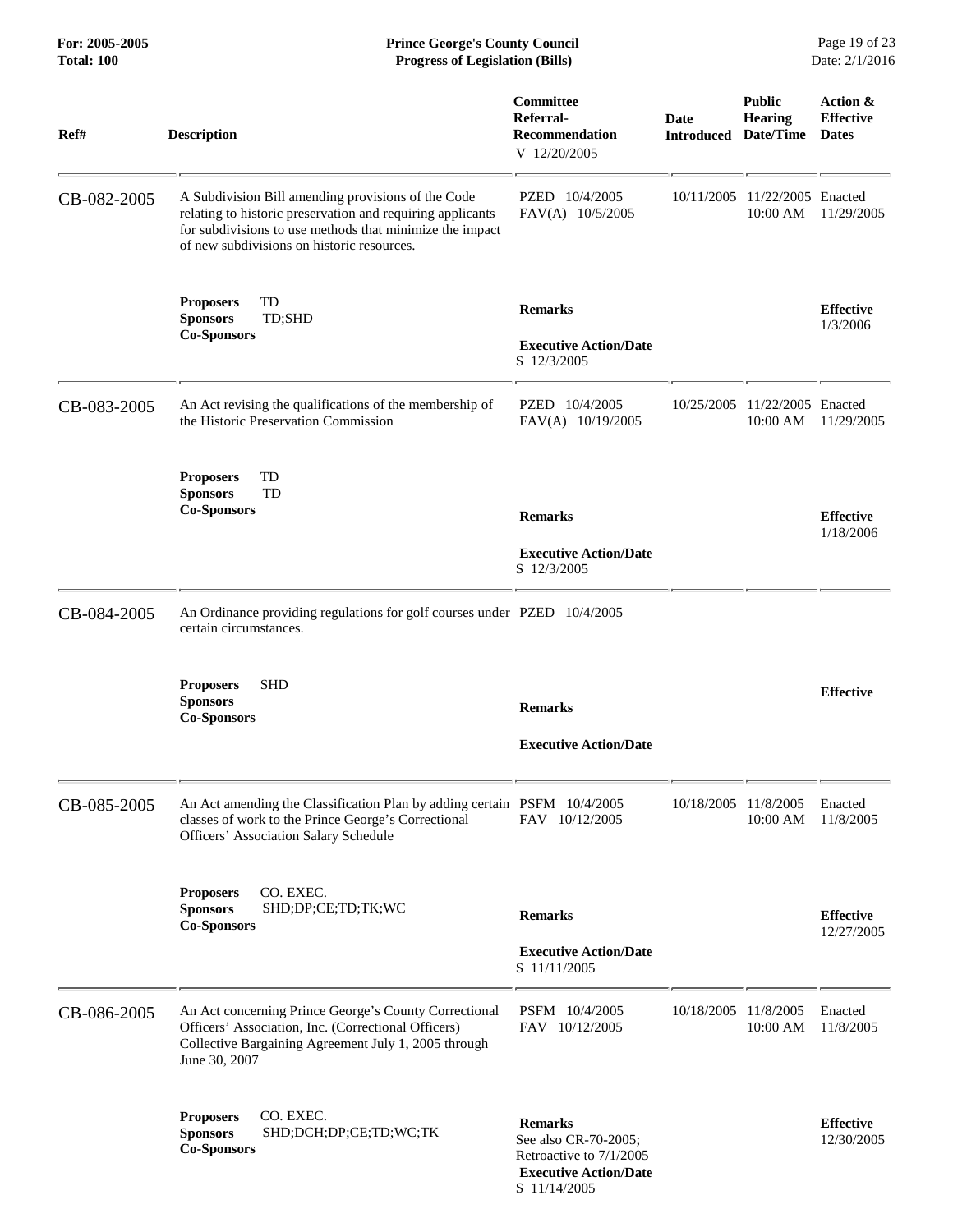| Ref#        | <b>Description</b>                                                                                                                                                                                                                                                                                                                                                                                                                                             | Committee<br>Referral-<br><b>Recommendation</b>                                                                  | Date<br><b>Introduced</b> | <b>Public</b><br><b>Hearing</b><br>Date/Time | Action &<br><b>Effective</b><br><b>Dates</b> |
|-------------|----------------------------------------------------------------------------------------------------------------------------------------------------------------------------------------------------------------------------------------------------------------------------------------------------------------------------------------------------------------------------------------------------------------------------------------------------------------|------------------------------------------------------------------------------------------------------------------|---------------------------|----------------------------------------------|----------------------------------------------|
| CB-087-2005 | An Act establishing a rate of compensation for persons<br>serving as members of the Prince George's County<br>Planning Board.                                                                                                                                                                                                                                                                                                                                  | $C.0.W.$ $10/4/2005$<br>FAV 10/18/2005                                                                           | 10/18/2005                | 11/8/2005<br>10:00 AM                        | Enacted<br>11/8/2005                         |
|             | <b>SHD</b><br><b>Proposers</b><br><b>SHD</b><br><b>Sponsors</b><br><b>Co-Sponsors</b>                                                                                                                                                                                                                                                                                                                                                                          | <b>Remarks</b><br><b>Executive Action/Date</b><br>S 11/14/2005                                                   |                           |                                              | <b>Effective</b><br>12/30/2005               |
| CB-088-2005 | An Ordinance modifying the lot size requirements for<br>one-family detached dwellings in the R-E Zone under<br>certain circumstances.                                                                                                                                                                                                                                                                                                                          | PZED 10/11/2005<br>FAV 10/19/2005                                                                                | 10/25/2005                | 11/22/2005 Enacted<br>10:00 AM               | 11/22/2005                                   |
|             | SHD<br><b>Proposers</b><br><b>Sponsors</b><br>SHD;CE<br><b>Co-Sponsors</b>                                                                                                                                                                                                                                                                                                                                                                                     | <b>Remarks</b><br><b>Executive Action/Date</b>                                                                   |                           |                                              | <b>Effective</b><br>1/9/2006                 |
| CB-089-2005 | An Ordinance concerning the C-S-C, T-D-O and D-D-O<br>Zones for the purpose of adding, as permitted uses, dry<br>cleaning plants and stores on C-S-C property within a<br>Transit District or Development District, if the Transit<br>District Development Plan or Development District<br>Guidelines so provide, amending the Prince George's Plaza<br>TDDP, and modifying the procedures by which approved<br>T-D-O development requirements may be amended. | PZED 10/11/2005<br>FAV(A) 10/19/2005<br><b>Remarks</b>                                                           | 10/25/2005                | 11/22/2005<br>10:00 AM                       | <b>Effective</b>                             |
|             | WC<br><b>Proposers</b><br>WC;DP;SHD<br><b>Sponsors</b><br><b>Co-Sponsors</b>                                                                                                                                                                                                                                                                                                                                                                                   | <b>Executive Action/Date</b>                                                                                     |                           |                                              |                                              |
| CB-090-2005 | An Act concerning Prince George's County Police Civilian PSFM 10/11/2005<br>Employees Association (PCEA) Collective Bargaining<br>Agreement July 1, 2005 through June 30, 2007                                                                                                                                                                                                                                                                                 | FAV 10/19/2005                                                                                                   |                           | 10/25/2005 11/22/2005 Enacted<br>10:00 AM    | 11/22/2005                                   |
|             | CO. EXEC.<br><b>Proposers</b><br>SHD;TH;DCH;DP;CE;TD;TK;WC<br><b>Sponsors</b><br><b>Co-Sponsors</b>                                                                                                                                                                                                                                                                                                                                                            | <b>Remarks</b><br>See also CR-71-2005;<br>retroactive to 7/1/2005<br><b>Executive Action/Date</b><br>S 12/7/2005 |                           |                                              | <b>Effective</b><br>1/23/2006                |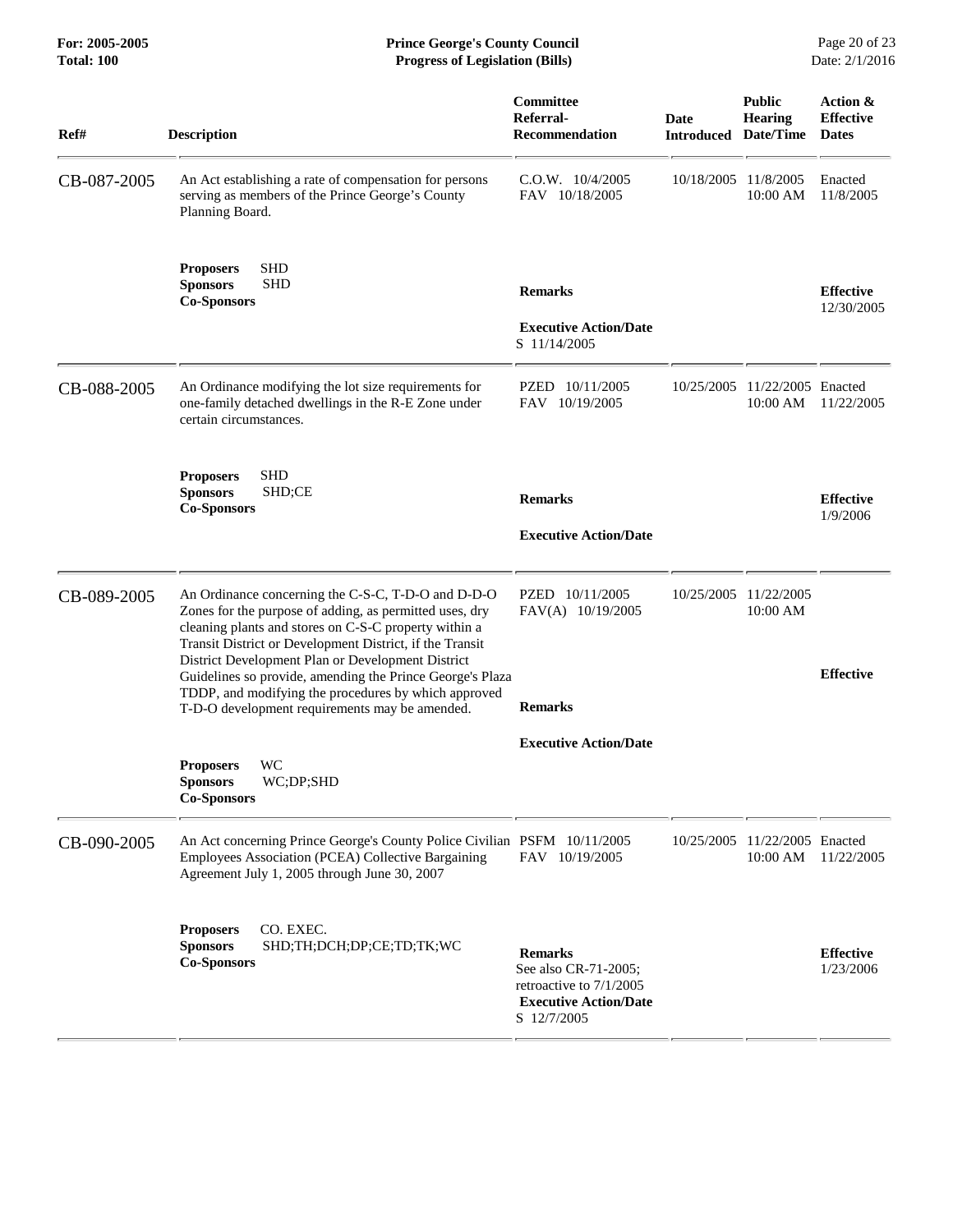| Ref#        | <b>Description</b>                                                                                                                                                                                                                                | Committee<br>Referral-<br>Recommendation     | Date<br><b>Introduced</b> | <b>Public</b><br><b>Hearing</b><br>Date/Time | Action &<br><b>Effective</b><br><b>Dates</b> |
|-------------|---------------------------------------------------------------------------------------------------------------------------------------------------------------------------------------------------------------------------------------------------|----------------------------------------------|---------------------------|----------------------------------------------|----------------------------------------------|
| CB-091-2005 | An Ordinance to amend M-X-T Zone site plan<br>requirements, as to land uses or development approved in<br>Transit District Development Plans, and amending the<br>Prince George's Plaza TDDP.                                                     | PZED 10/11/2005<br>HELD 10/19/2005           |                           |                                              |                                              |
|             | <b>WC</b><br><b>Proposers</b>                                                                                                                                                                                                                     |                                              |                           |                                              | <b>Effective</b>                             |
|             | <b>Sponsors</b><br><b>Co-Sponsors</b>                                                                                                                                                                                                             | <b>Remarks</b>                               |                           |                                              |                                              |
|             |                                                                                                                                                                                                                                                   | <b>Executive Action/Date</b>                 |                           |                                              |                                              |
| CB-092-2005 | An Subdivision Bill concerning archeological sites for the<br>purpose of preserving archeological sites in Prince<br>George's County.                                                                                                             | PZED 10/11/2005<br>NR 10/19/2005             | 10/11/2005                | 11/22/2005 Enacted<br>10:00 AM               | 11/29/2005                                   |
|             | M-NCPPC<br><b>Proposers</b>                                                                                                                                                                                                                       |                                              |                           |                                              |                                              |
|             | <b>Sponsors</b><br><b>SHD</b><br><b>Co-Sponsors</b>                                                                                                                                                                                               | <b>Remarks</b>                               |                           |                                              | <b>Effective</b><br>1/3/2006                 |
|             |                                                                                                                                                                                                                                                   | <b>Executive Action/Date</b><br>S 12/3/2005  |                           |                                              |                                              |
| CB-093-2005 | An Act protecting resources and sites of potential<br>archeological significance in Prince George's County.                                                                                                                                       | PZED 10/11/2005<br>NR(A) 10/19/2005          | 10/25/2005                | 11/22/2005 Enacted<br>10:00 AM               | 11/29/2005                                   |
|             | M-NCPPC<br><b>Proposers</b><br><b>Sponsors</b><br>SHD;TD                                                                                                                                                                                          |                                              |                           |                                              |                                              |
|             | <b>Co-Sponsors</b>                                                                                                                                                                                                                                | <b>Remarks</b>                               |                           |                                              | <b>Effective</b><br>1/18/2006                |
|             |                                                                                                                                                                                                                                                   | <b>Executive Action/Date</b><br>S 12/3/2005  |                           |                                              |                                              |
| CB-094-2005 | An Ordinance extending the abrogation date of the Interim PZED 10/11/2005<br>Development Ordinance by amending Section 5 of Chapter FAV 10/19/2005<br>1, 2005 Laws of Prince George's County, Maryland                                            |                                              |                           | 10/25/2005 11/22/2005 Enacted<br>10:00 AM    | 11/22/2005                                   |
|             | CE;SHD;DCH;DP;TD<br><b>Proposers</b>                                                                                                                                                                                                              |                                              |                           |                                              |                                              |
|             | <b>Sponsors</b><br>CE;SHD;DCH;DP;TD<br><b>Co-Sponsors</b>                                                                                                                                                                                         | <b>Remarks</b>                               |                           |                                              | <b>Effective</b><br>11/22/2005               |
|             |                                                                                                                                                                                                                                                   | <b>Executive Action/Date</b>                 |                           |                                              |                                              |
| CB-095-2005 | An Act appropriating an additional \$4.3 million in<br>revenues, that were not anticipated in the Approved Fiscal C.O.W. 10/25/2005<br>Year 2005-2006 Budget, to be declared from the<br>telecommunications tax reserve to the Board of Education | HEHS 10/18/2005<br>FAV 10/25/2005            |                           | 10/25/2005 11/29/2005 Enacted<br>10:00 AM    | 11/29/2005                                   |
|             | CO. EXEC.<br><b>Proposers</b><br><b>Sponsors</b><br>SHD;TH;DP;CE;DCH;WC;MB<br><b>Co-Sponsors</b>                                                                                                                                                  | <b>Remarks</b>                               |                           |                                              | <b>Effective</b><br>2/3/2006                 |
|             |                                                                                                                                                                                                                                                   | <b>Executive Action/Date</b><br>S 12/19/2005 |                           |                                              |                                              |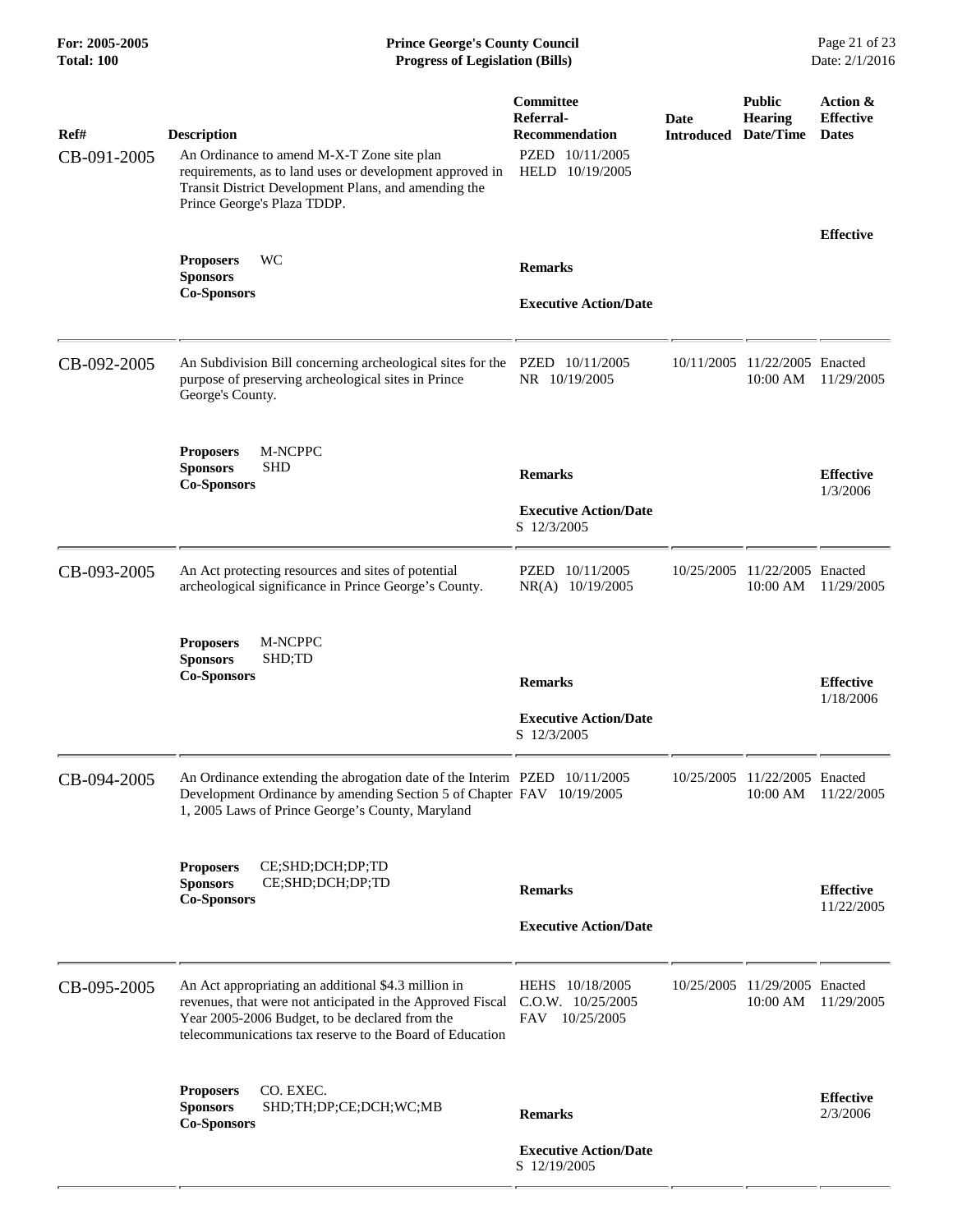| For: 2005-2005<br>Total: 100 | <b>Prince George's County Council</b><br><b>Progress of Legislation (Bills)</b>                                                                                                                                                                                                                                                  |                                                                |                           |                                              | Page 22 of 23<br>Date: 2/1/2016              |
|------------------------------|----------------------------------------------------------------------------------------------------------------------------------------------------------------------------------------------------------------------------------------------------------------------------------------------------------------------------------|----------------------------------------------------------------|---------------------------|----------------------------------------------|----------------------------------------------|
| Ref#                         | <b>Description</b>                                                                                                                                                                                                                                                                                                               | <b>Committee</b><br>Referral-<br><b>Recommendation</b>         | <b>Date</b><br>Introduced | <b>Public</b><br><b>Hearing</b><br>Date/Time | Action &<br><b>Effective</b><br><b>Dates</b> |
| CB-096-2005                  | An Ordinance for the purpose of modifying the dwelling<br>unit mix and decreasing the total number of dwelling units FAV 11/16/2005<br>that may be approved on a Specific Design Plan filed after<br>December 30, 1996, under certain circumstances.                                                                             | PZED 10/18/2005                                                | 10/18/2005                | 11/22/2005 Enacted<br>10:00 AM               | 11/22/2005                                   |
|                              | TD<br><b>Proposers</b><br><b>Sponsors</b><br>TD<br><b>Co-Sponsors</b>                                                                                                                                                                                                                                                            | <b>Remarks</b><br><b>Executive Action/Date</b>                 |                           |                                              | <b>Effective</b><br>1/9/2006                 |
| CB-097-2005                  | An Ordinance permitting mixed-use development in the<br>C-S-C and R-55 Zones, subject to Detailed Site Plan, but<br>not Special Exception review, under certain circumstances                                                                                                                                                    | PZED 10/25/2005<br>FAV 11/16/2005                              | 10/25/2005                | 11/29/2005 Enacted<br>10:00 AM               | 11/29/2005                                   |
|                              | TH<br><b>Proposers</b><br><b>Sponsors</b><br><b>TH</b><br><b>Co-Sponsors</b>                                                                                                                                                                                                                                                     | <b>Remarks</b><br><b>Executive Action/Date</b>                 |                           |                                              | <b>Effective</b><br>1/16/2006                |
| CB-098-2005                  | An Act concerning Supplementary Appropriations in the<br>Approved Fiscal Year 2005-2006 Operating Budget for<br>the purpose of providing a supplementary appropriation to<br>the Non-Departmental Budget in the Transfers to the<br>Capital Improvement Program section                                                          | $C.0.W.$ $10/25/2005$<br>FAV 10/25/2005                        | 10/25/2005                | 11/29/2005 Enacted<br>10:00 AM               | 11/29/2005                                   |
|                              | CO. EXEC.<br><b>Proposers</b><br><b>Sponsors</b><br>SHD;DCH;DP;CE;MB;WC<br><b>Co-Sponsors</b>                                                                                                                                                                                                                                    | <b>Remarks</b><br><b>Executive Action/Date</b><br>S 12/19/2005 |                           |                                              | <b>Effective</b><br>2/3/2006                 |
| CB-099-2005                  | An Act concerning Supplementary Appropriations in the<br>Approved Fiscal Year 2005-2006 Capital Budget for the<br>purpose of providing supplementary appropriations to the<br>Intersection Improvements capital project (\$10 million)<br>and to Baden Fire Station #36 capital project (\$1,290,100)                            | $C.0.W.$ 10/25/2005<br>FAV 10/25/2005                          |                           | 10/25/2005 11/29/2005 Enacted<br>10:00 AM    | 11/29/2005                                   |
|                              | CO. EXEC.<br><b>Proposers</b><br><b>Sponsors</b><br>SHD;DCH;DP;WC;MB<br><b>Co-Sponsors</b>                                                                                                                                                                                                                                       | <b>Remarks</b><br><b>Executive Action/Date</b><br>S 12/20/2005 |                           |                                              | <b>Effective</b><br>2/6/2006                 |
| CB-100-2005                  | An Act concerning the re-establishment of one capital<br>project and Supplementary Appropriations in the Approved FAV 10/25/2005<br>Fiscal Year 2006 Capital Budget for the purpose of<br>re-establishing the Suitland Elementary capital project and<br>providing supplementary appropriations to additional<br>school projects | $C.0.W.$ $10/25/2005$                                          |                           | 10/25/2005 11/29/2005 Enacted<br>10:00 AM    | 11/29/2005                                   |
|                              |                                                                                                                                                                                                                                                                                                                                  | <b>Remarks</b>                                                 |                           |                                              | <b>Effective</b><br>2/6/2006                 |
|                              | CO. EXEC.<br><b>Proposers</b><br><b>Sponsors</b><br>SHD;DCH;DP;TD<br><b>Co-Sponsors</b>                                                                                                                                                                                                                                          | <b>Executive Action/Date</b><br>S 12/20/2005                   |                           |                                              |                                              |